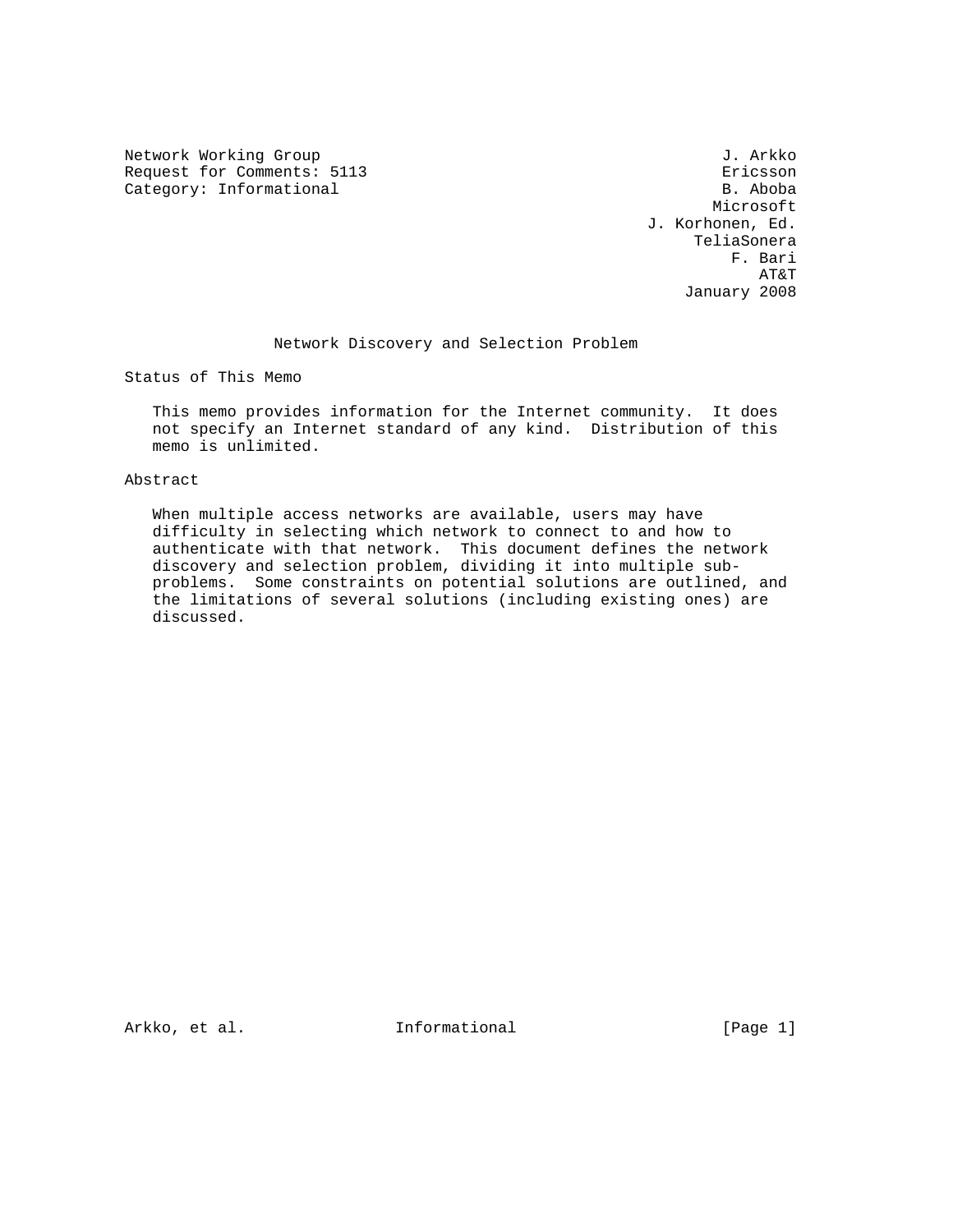| Table of Contents |  |
|-------------------|--|
|-------------------|--|

| 1.1.       | Terminology Used in This Document 4        |
|------------|--------------------------------------------|
|            |                                            |
| 2.1.       | Discovery of Points of Attachment 8        |
|            |                                            |
|            |                                            |
|            | 2.3.1. The Default Free Zone $\ldots$ , 13 |
|            | 2.3.2. Route Selection and Policy 14       |
|            |                                            |
|            | 2.4. Network Capabilities Discovery 17     |
|            |                                            |
|            |                                            |
|            | 3.2. Backward Compatibility 18             |
| 3.3.       | Efficiency Constraints 19                  |
| 3.4.       |                                            |
| 3.5.       | Static Versus Dynamic Discovery 21         |
|            |                                            |
|            |                                            |
|            | 4. Conclusions                             |
|            | 5. Security Considerations 25              |
| რ.         |                                            |
|            |                                            |
| <b>A</b> 1 |                                            |
| A.2.       |                                            |
|            |                                            |
| $\Delta$ 4 |                                            |
|            |                                            |
|            | Appendix B. Acknowledgements 37            |

Arkko, et al. 1nformational 1999 [Page 2]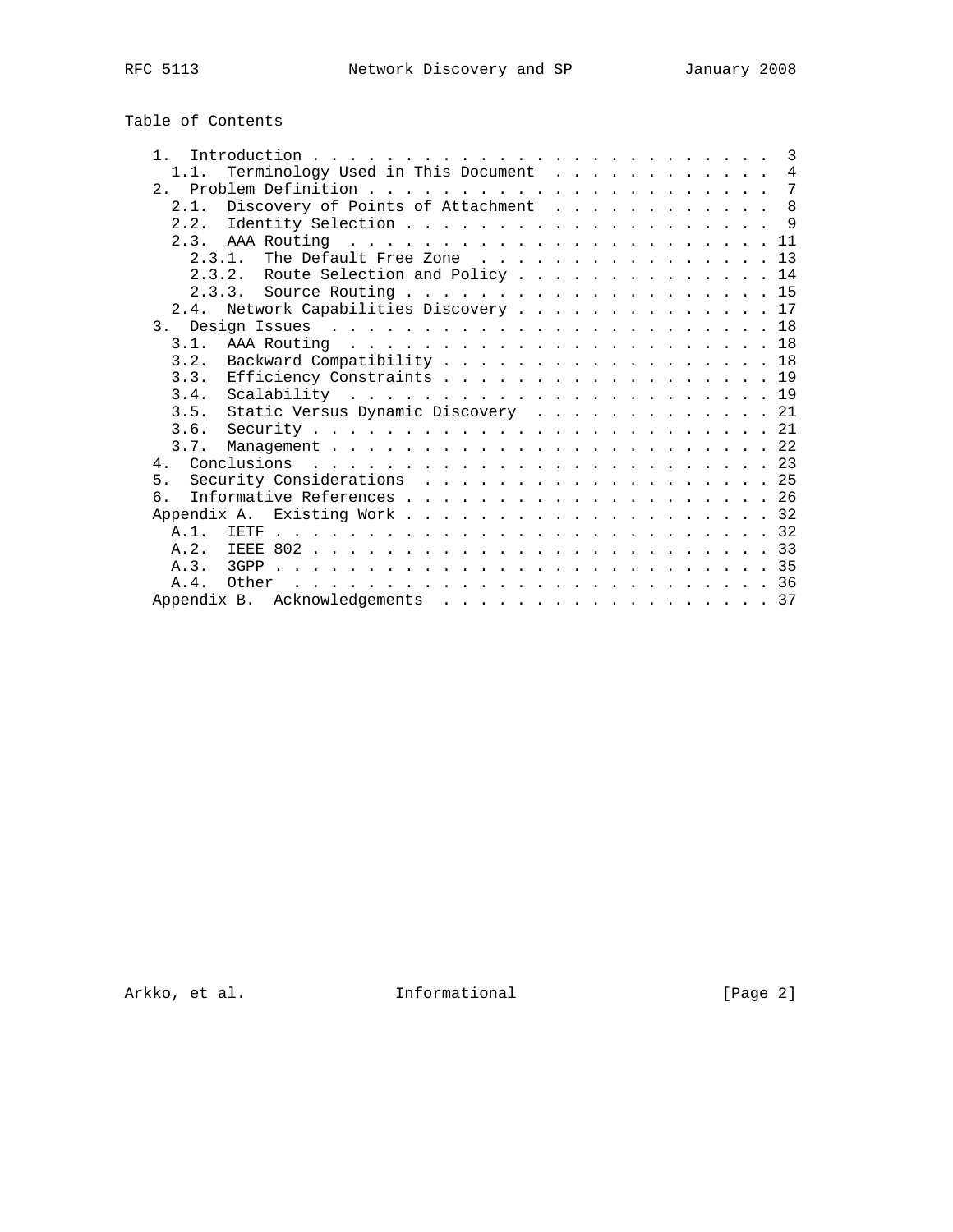#### 1. Introduction

 Today, network access clients are typically pre-configured with a list of access networks and corresponding identities and credentials. However, as network access mechanisms and operators have proliferated, it has become increasingly likely that users will encounter networks for which no pre-configured settings are available, yet which offer desired services and the ability to successfully authenticate with the user's home realm. It is also possible that pre-configured settings will not be adequate in some situations. In such a situation, users can have difficulty in determining which network to connect to, and how to authenticate to that network.

The problem arises when any of the following conditions are true:

- o Within a single network, more than one network attachment point is available, and the attachment points differ in their roaming arrangements, or access to services. While the link layer capabilities of a point of attachment may be advertised, higher layer capabilities, such as roaming arrangements, end-to-end quality of service, or Internet access restrictions, may not be. As a result, a user may have difficulty determining which services are available at each network attachment point, and which attachment points it can successfully authenticate to. For example, it is possible that a roaming agreement will only enable a user to authenticate to the home realm from some points of attachment, but not others. Similarly, it is possible that access to the Internet may be restricted at some points of attachment, but not others, or that end-to-end quality of service may not be available in all locations. In these situations, the network access client cannot assume that all points of attachment within a network offer identical capabilities.
- o Multiple networks are available for which the user has no corresponding pre-configuration. The user may not have pre configured an identity and associated credentials for use with a network, yet it is possible that the user's home realm is reachable from that network, enabling the user to successfully authenticate. However, unless the roaming arrangements are advertised, the network access client cannot determine a priori whether successful authentication is likely. In this situation, it is possible that the user will need to try multiple networks in order to find one to which it can successfully authenticate, or it is possible that the user will not be able to obtain access at all, even though successful authentication is feasible.

Arkko, et al. 1nformational 1999 [Page 3]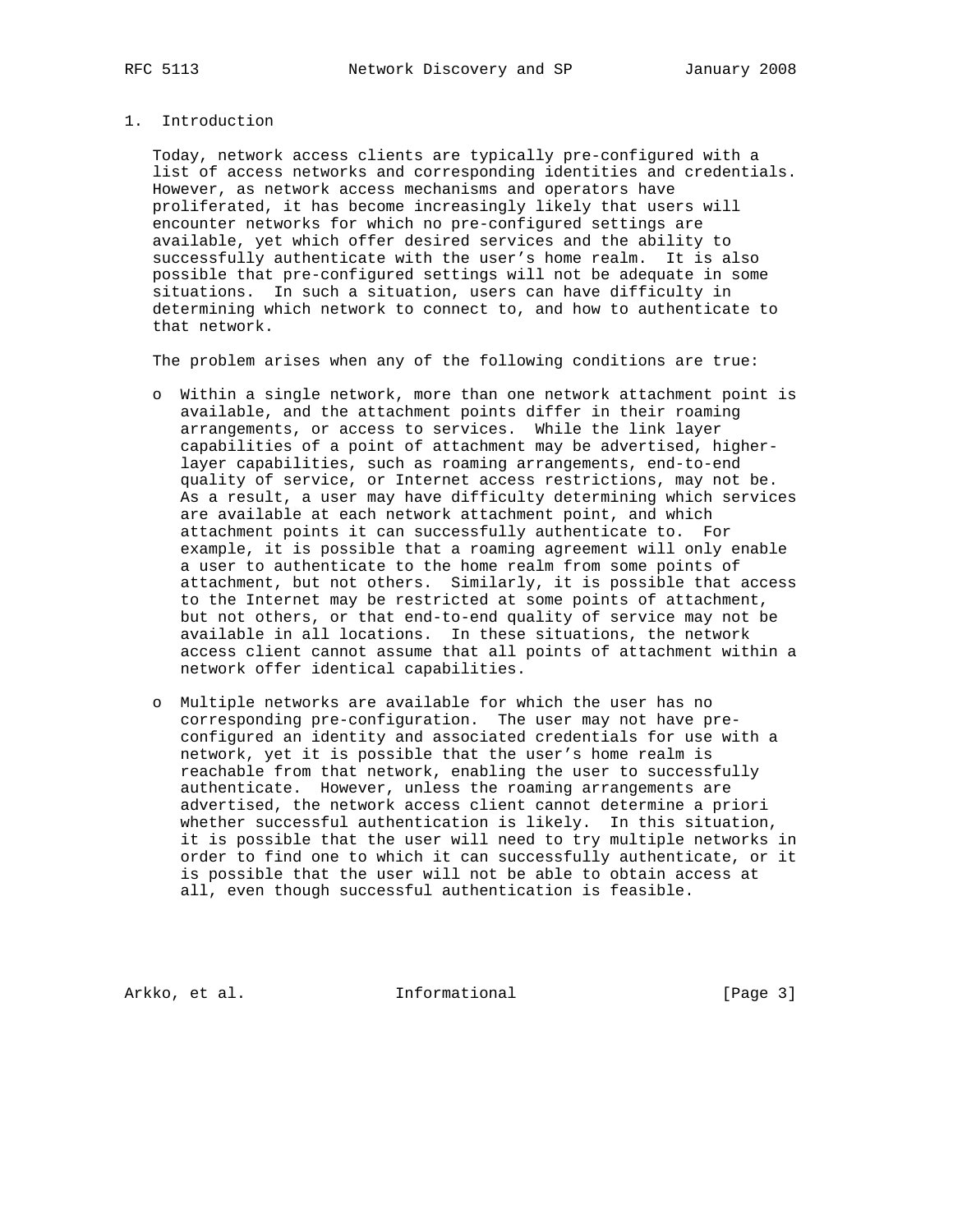- o The user has multiple sets of credentials. Where no pre configuration exists, it is possible that the user will not be able to determine which credentials to use with which attachment point, or even whether any credentials it possesses will allow it to authenticate successfully. An identity and associated credentials can be usable for authentication with multiple networks, and not all of these networks will be pre-configured. For example, the user could have one set of credentials from a public service provider and another set from an employer, and a network might enable authentication with one or more of these credentials. Yet, without pre-configuration, multiple unsuccessful authentication attempts could be needed for each attachment point in order to determine what credentials are usable, wasting valuable time and resulting in user frustration. In order to choose between multiple attachment points, it can be helpful to provide additional information to enable the correct credentials to be determined.
- o There are multiple potential roaming paths between the visited realm and the user's home realm, and service parameters or pricing differs between them. In this situation, there could be multiple ways for the user to successfully authenticate using the same identity and credentials, yet the cost of each approach might differ. In this case, the access network may not be able to determine the roaming path that best matches the user's preferences. This can lead to the user being charged more than necessary, or not obtaining the desired services. For example, the visited access realm could have both a direct relationship with the home realm and an indirect relationship through a roaming consortium. Current Authentication, Authorization, and Accounting (AAA) protocols may not be able to route the access request to the home AAA sever purely based on the realm within the Network Access Identifier (NAI) [RFC4282]. In addition, payload packets can be routed or tunneled differently, based on the roaming relationship path. This may have an impact on the available services or their pricing.

 In Section 2, the network discovery and selection problem is defined and divided into sub-problems. Some solution constraints are outlined in Section 3. Section 4 provides conclusions and suggestions for future work. Appendix A discusses existing solutions to portions of the problem.

1.1. Terminology Used in This Document

 The key words "MUST", "MUST NOT", "REQUIRED", "SHALL", "SHALL NOT", "SHOULD", "SHOULD NOT", "RECOMMENDED", "MAY", and "OPTIONAL" in this document are to be interpreted as described in [RFC2119].

Arkko, et al. 1nformational 1998 [Page 4]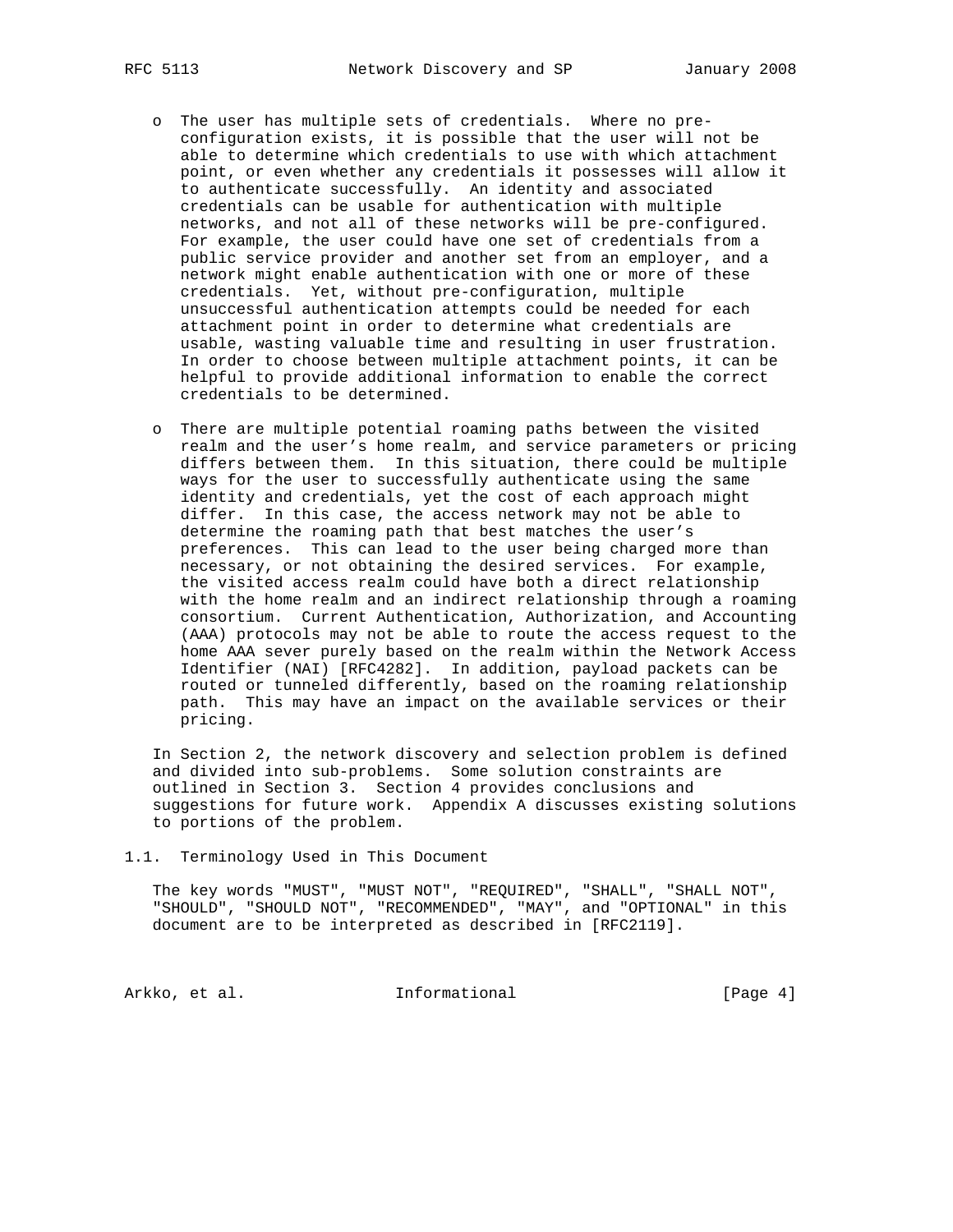Authentication, Authorization, and Accounting (AAA)

 AAA protocols with EAP support include Remote Authentication Dial-In User Service (RADIUS) [RFC3579] and Diameter [RFC4072].

Access Point (AP)

 An entity that has station functionality and provides access to distribution services via the wireless medium (WM) for associated stations.

Access Technology Selection

 This refers to the selection between access technologies, e.g., 802.11, Universal Mobile Telecommunications System (UMTS), WiMAX. The selection will be dependent upon the access technologies supported by the device and the availability of networks supporting those technologies.

Bearer Selection

 For some access technologies (e.g., UMTS), there can be a possibility for delivery of a service (e.g., voice) by using either a circuit-switched or packet-switched bearer. Bearer selection refers to selecting one of the bearer types for service delivery. The decision can be based on support of the bearer type by the device and the network as well as user subscription and operator preferences.

Basic Service Set (BSS)

A set of stations controlled by a single coordination function.

Decorated NAI

 A NAI specifying a source route. See Section 2.7 of RFC 4282 [RFC4282] for more information.

Extended Service Set (ESS)

 A set of one or more interconnected basic service sets (BSSs) with the same Service Set Identifier (SSID) and integrated local area networks (LANs), which appears as a single BSS to the logical link control layer at any station associated with one of those BSSs. This refers to a mechanism that a node uses to discover the networks that are reachable from a given access network.

Arkko, et al. 1nformational 1999 [Page 5]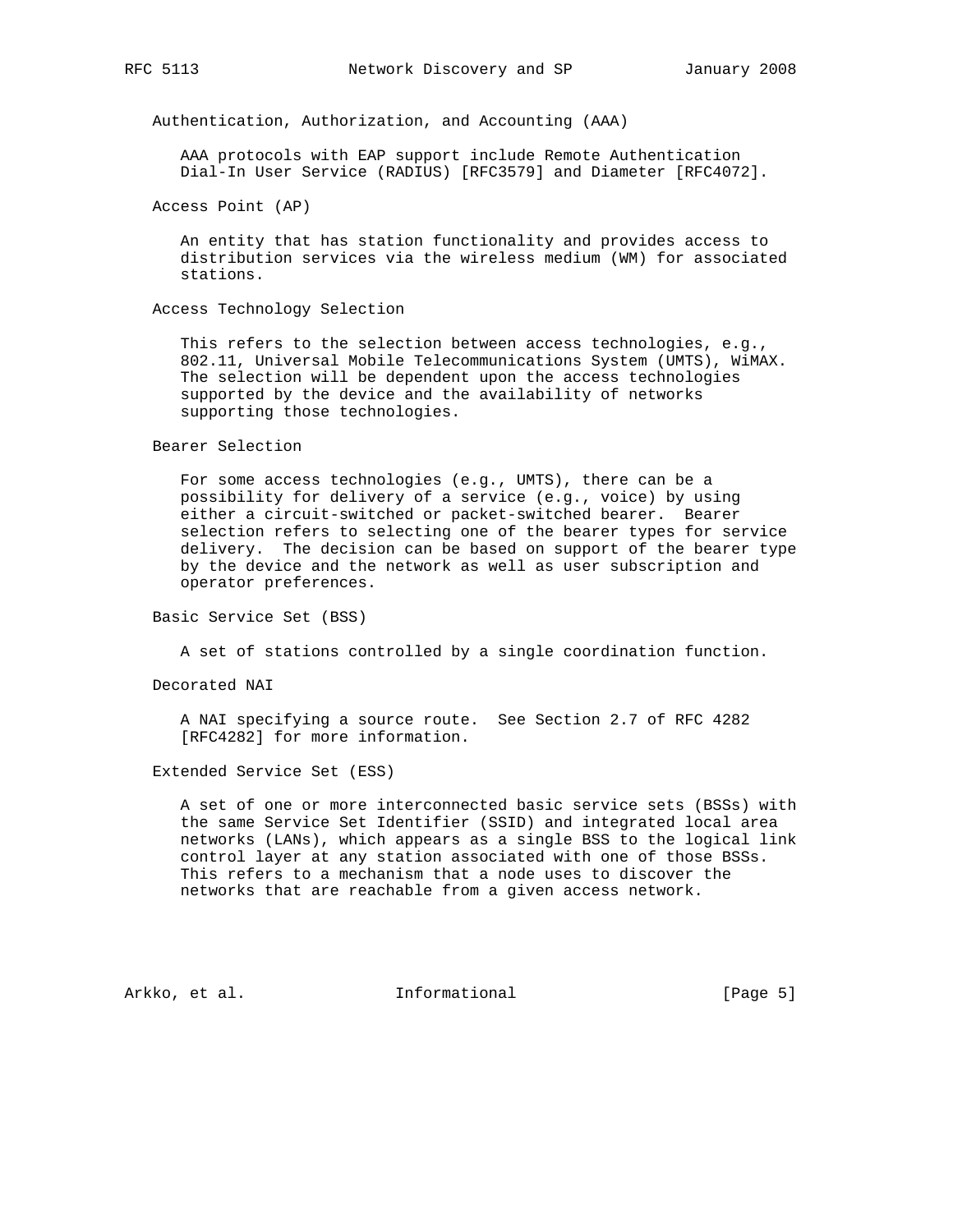Network Access Identifier (NAI)

 The Network Access Identifier (NAI) [RFC4282] is the user identity submitted by the client during network access authentication. In roaming, the purpose of the NAI is to identify the user as well as to assist in the routing of the authentication request. Please note that the NAI may not necessarily be the same as the user's e-mail address or the user identity submitted in an application layer authentication.

Network Access Server (NAS)

 The device that peers connect to in order to obtain access to the network. In Point-to-Point Tunneling Protocol (PPTP) terminology, this is referred to as the PPTP Access Concentrator (PAC), and in Layer 2 Tunneling Protocol (L2TP) terminology, it is referred to as the L2TP Access Concentrator (LAC). In IEEE 802.11, it is referred to as an Access Point (AP).

Network Discovery

 The mechanism used to discover available networks. The discovery mechanism may be passive or active, and depends on the access technology. In passive network discovery, the node listens for network announcements; in active network discovery, the node solicits network announcements. It is possible for an access technology to utilize both passive and active network discovery mechanisms.

Network Selection

 Selection of an operator/ISP for network access. Network selection occurs prior to network access authentication.

Realm

The realm portion of an NAI [RFC4282].

Realm Selection

 The selection of the realm (and corresponding NAI) used to access the network. A realm can be reachable from more than one access network type, and selection of a realm may not enable network capabilities.

Arkko, et al. **Informational** [Page 6]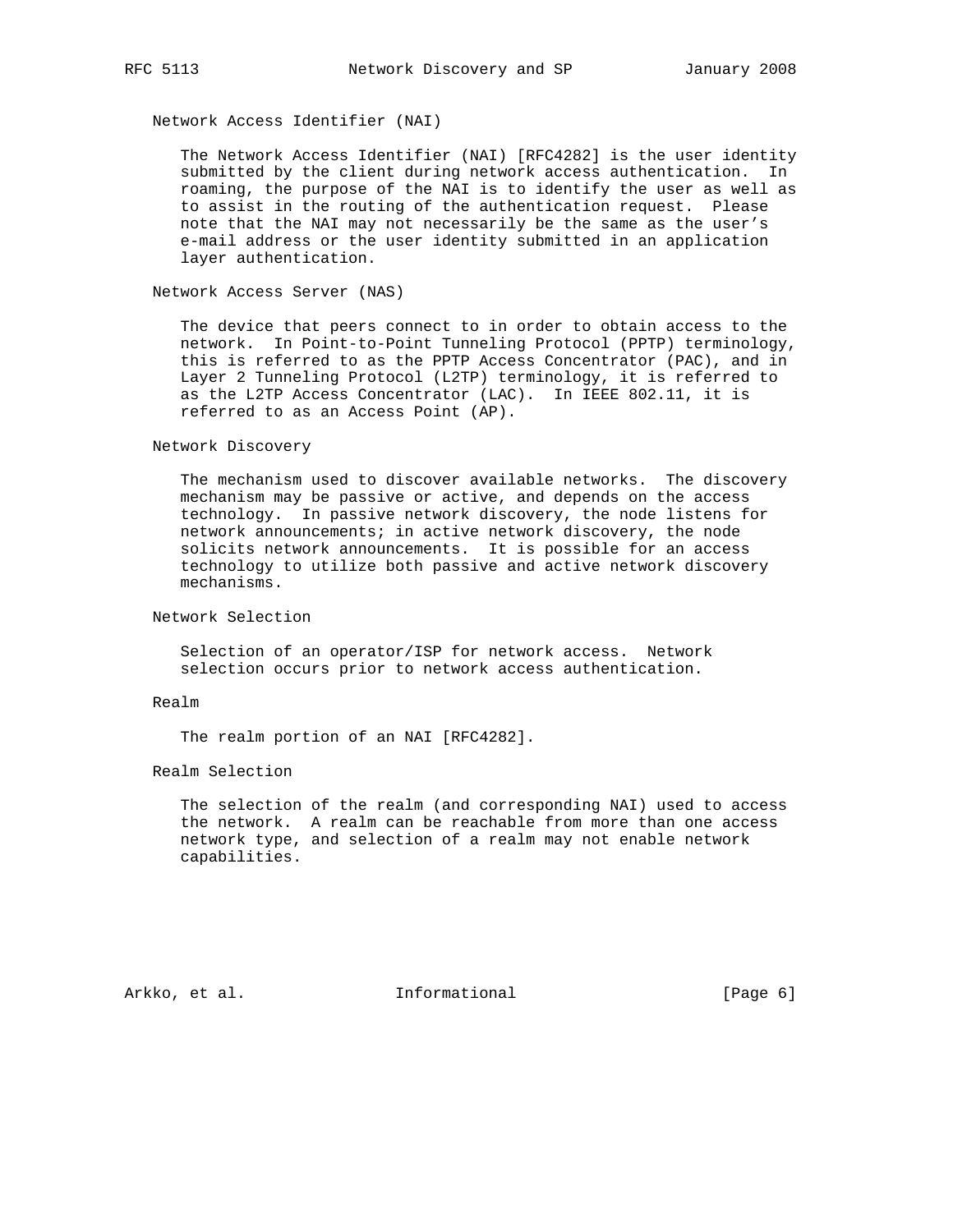Roaming Capability

 Roaming capability can be loosely defined as the ability to use any one of multiple Internet Service Providers (ISPs), while maintaining a formal, customer-vendor relationship with only one. Examples of cases where roaming capability might be required include ISP "confederations" and ISP-provided corporate network access support.

Station (STA)

 A device that contains an IEEE 802.11 conformant medium access control (MAC) and physical layer (PHY) interface to the wireless medium (WM).

2. Problem Definition

 The network discovery and selection problem can be broken down into multiple sub-problems. These include:

- o Discovery of points of attachment. This involves the discovery of points of attachment in the vicinity, as well as their capabilities.
- o Identifier selection. This involves selection of the NAI (and credentials) used to authenticate to the selected point of attachment.
- o AAA routing. This involves routing of the AAA conversation back to the home AAA server, based on the realm of the selected NAI.
- o Payload routing. This involves the routing of data packets, in the situation where mechanisms more advanced than destination based routing are required. While this problem is interesting, it is not discussed further in this document.
- o Network capability discovery. This involves discovering the capabilities of an access network, such as whether certain services are reachable through the access network and the charging policy.

 Alternatively, the problem can be divided into discovery, decision, and selection components. The AAA routing problem, for instance, involves all components: discovery (which mediating networks are available), decision (choosing the "best" one), and selection (selecting which mediating network to use) components.

Arkko, et al. 1nformational 1998 [Page 7]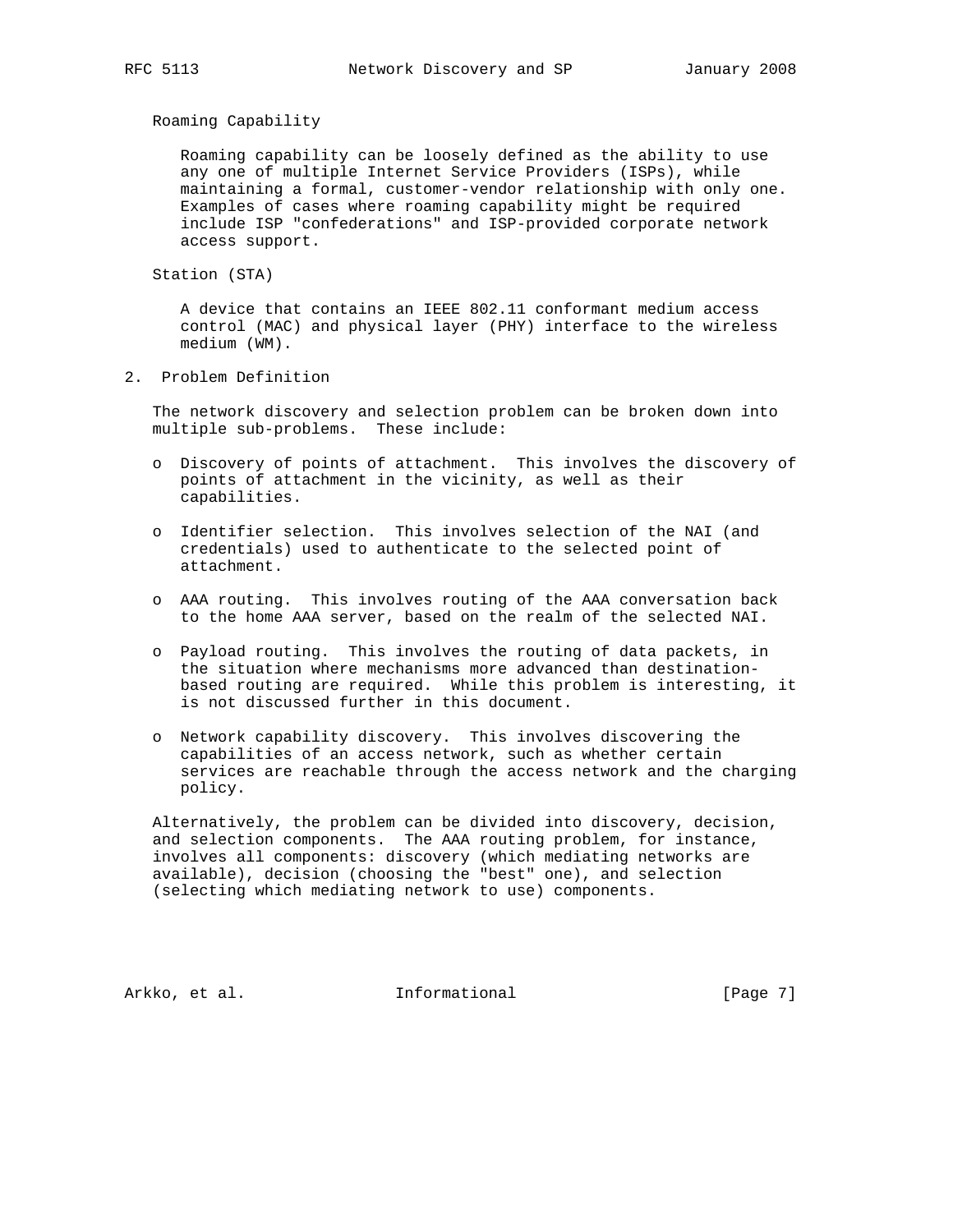#### 2.1. Discovery of Points of Attachment

 Traditionally, the discovery of points of attachment has been handled by out-of-band mechanisms or link or network layer advertisements.

 RFC 2194 [RFC2194] describes the pre-provisioning of dial-up roaming clients, which typically included a list of potential phone numbers updated by the provider(s) with which the client had a contractual relationship. RFC 3017 [RFC3017] describes the IETF Proposed Standard for the Roaming Access eXtensible Markup Language (XML) Document Type Definition (DTD). This covers not only the attributes of the Points of Presence (PoP) and Internet Service Providers (ISPs), but also hints on the appropriate NAI to be used with a particular PoP. The XML DTD supports dial-in and X.25 access, but has extensible address and media type fields.

 As access networks and the points of attachment have proliferated, out-of-band pre-configuration has become increasingly difficult. For networks with many points of attachment, keeping a complete and up to-date list of points of attachment can be difficult. As a result, wireless network access clients typically only attempt to pre configure information relating to access networks, rather than individual points of attachment.

 In IEEE 802.11 Wireless Local Area Networks (WLAN), the Beacon and Probe Request/Response mechanism provides a way for Stations to discover Access Points (AP) and the capabilities of those APs. The IEEE 802.11 specification [IEEE.802.11-2003] provides support for both passive (Beacon) and active (Probe Request/Response) discovery mechanisms; [Fixingapsel] studied the effectiveness of these mechanisms.

 Among the Information Elements (IE) included within the Beacon and Probe Response is the Service Set Identifier (SSID), a non-unique identifier of the network to which an AP is attached. The Beacon/ Probe facility therefore enables network discovery, as well as the discovery of points of attachment and the capabilities of those points of attachment.

 The Global System for Mobile Communications (GSM) specifications also provide for discovery of points of attachment, as does the Candidate Access Router Discovery (CARD) [RFC4066] protocol developed by the IETF SEAMOBY Working Group (WG).

 Along with discovery of points of attachment, the capabilities of access networks are also typically discovered. These may include:

Arkko, et al. 1nformational 1998 [Page 8]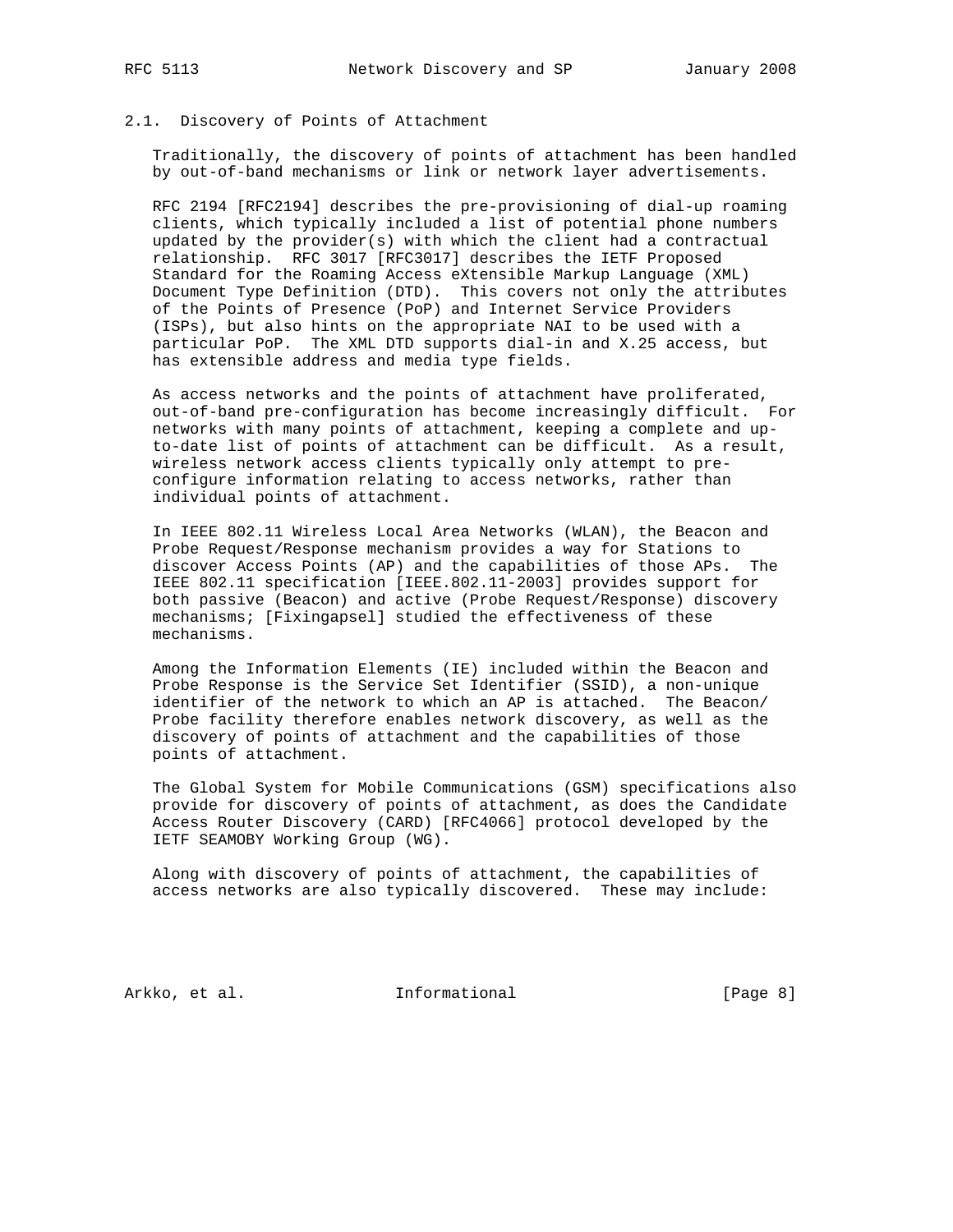- o Access network name (e.g., IEEE 802.11 SSID)
- o Lower layer security mechanism (e.g., IEEE 802.11 Wired Equivalent Privacy (WEP) vs. Wi-Fi Protected Access 2 (WPA2))
- o Quality of service capabilities (e.g., IEEE 802.11e support)
- o Bearer capabilities (e.g., circuit-switched, packet-switched, or both)

 Even though pre-configuration of access networks scales better than pre-configuration of points of attachment, where many access networks can be used to authenticate to a home realm, providing complete and up-to-date information on each access network can be challenging.

 In such a situation, network access client configuration can be minimized by providing information relating to each home realm, rather than each access network. One way to enable this is for an access network to support "virtual Access Points" (virtual APs), and for each point of attachment to support virtual APs corresponding to each reachable home realm.

 While a single IEEE 802.11 network may only utilize a single SSID, it may cover a wide geographical area, and as a result, may be segmented, utilizing multiple prefixes. It is possible that a single SSID may be advertised on multiple channels, and may support multiple access mechanisms (including Universal Access Method (UAM) and IEEE 802.1X [IEEE.8021X-2004]) which may differ between points of attachment. A single SSID may also support dynamic VLAN access as described in [RFC3580], or may support authentication to multiple home AAA servers supporting different realms. As a result, users of a single point of attachment, connecting to the same SSID, may not have the same set of services available.

#### 2.2. Identity Selection

 As networks proliferate, it becomes more and more likely that a user may have multiple identities and credential sets, available for use in different situations. For example, the user may have an account with one or more Public WLAN providers, a corporate WLAN, and one or more wireless Wide Area Network (WAN) providers.

 Typically, the user will choose an identity and corresponding credential set based on the selected network, perhaps with additional assistance provided by the chosen authentication mechanism. For example, if Extensible Authentication Protocol - Transport Layer Security (EAP-TLS) is the authentication mechanism used with a particular network, then the user will select the appropriate EAP-TLS

Arkko, et al. 1nformational 1999 [Page 9]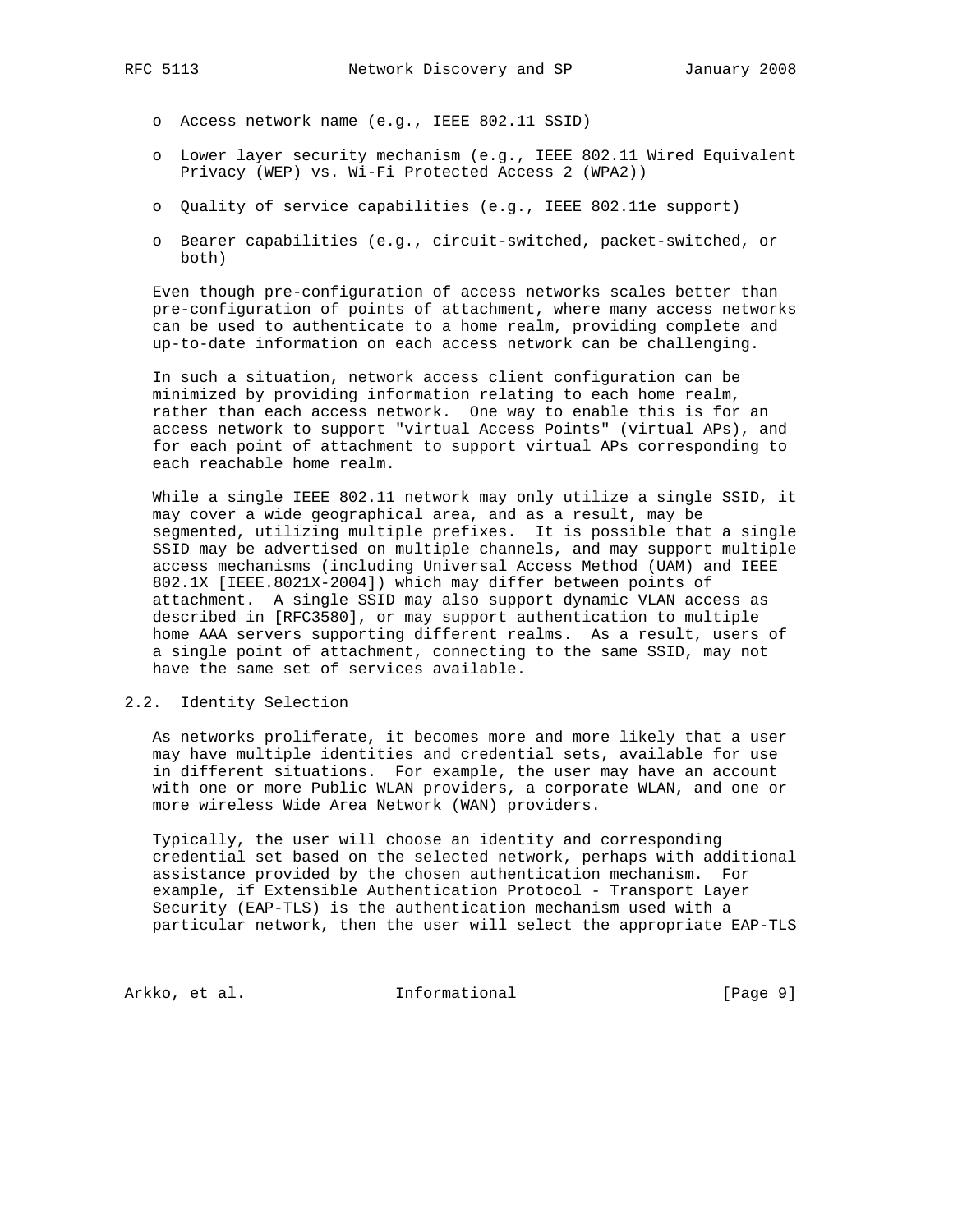client certificate based, in part, on the list of trust anchors provided by the EAP-TLS server.

 However, in access networks where roaming is enabled, the mapping between an access network and an identity/credential set may not be one to one. For example, it is possible for multiple identities to be usable on an access network, or for a given identity to be usable on a single access network, which may or may not be available.

 Figure 1 illustrates a situation where a user identity may not be usable on a potential access network. In this case, access network 1 enables access to users within the realm "isp1.example.com", whereas access network 3 enables access to users within the realm "corp2.example.com"; access network 2 enables access to users within both realms.





 In this situation, a user only possessing an identity within the "corp2.example.com" realm can only successfully authenticate to access networks 2 or 3; a user possessing an identity within the "isp1.example.com" realm can only successfully authenticate to access networks 1 or 2; a user possessing identities within both realms can connect to any of the access networks. The question is: how does the user figure out which access networks it can successfully authenticate to, preferably prior to choosing a point of attachment?

 Traditionally, hints useful in identity selection have been provided out-of-band. For example, the XML DTD, described in [RFC3017], enables a client to select between potential points of attachment as

Arkko, et al. 1nformational [Page 10]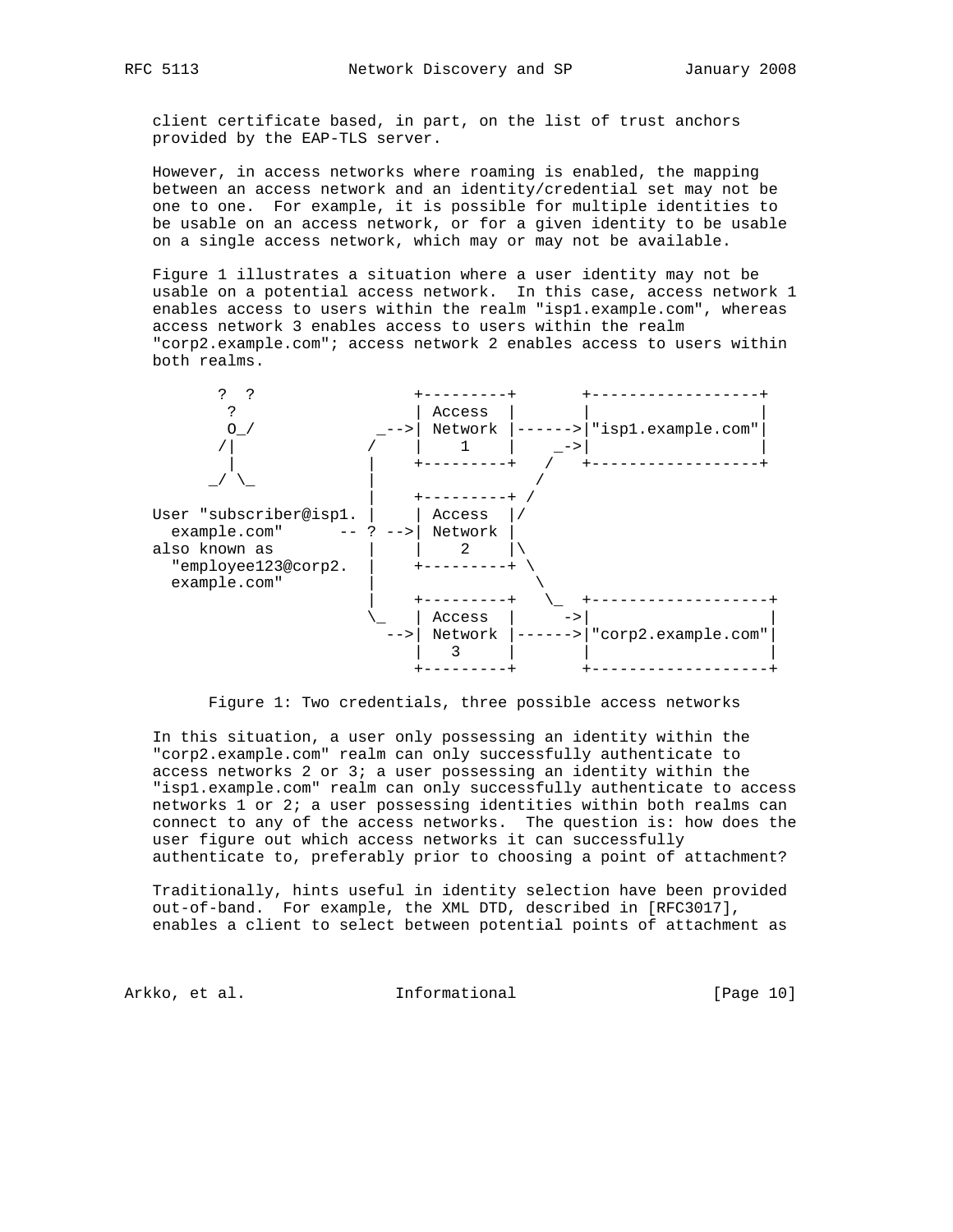well as to select the NAI and credentials to use in authenticating with it.

 Where all points of attachment within an access network enable authentication utilizing a set of realms, selection of an access network provides knowledge of the identities that a client can use to successfully authenticate. For example, in an access network, the set of supported realms corresponding to network name can be pre configured.

 In some cases, it may not be possible to determine the available access networks prior to authentication. For example, [IEEE.8021X-2004] does not support network discovery on IEEE 802 wired networks, so that the peer cannot determine which access network it has connected to prior to the initiation of the EAP exchange.

 It is also possible for hints to be embedded within credentials. In [RFC4334], usage hints are provided within certificates used for wireless authentication. This involves extending the client's certificate to include the SSIDs with which the certificate can be used.

 However, there may be situations in which an access network may not accept a static set of realms at every point of attachment. For example, as part of a roaming agreement, only points of attachment within a given region or country may be made available. In these situations, mechanisms such as hints embedded within credentials or pre-configuration of access network to realm mappings may not be sufficient. Instead, it is necessary for the client to discover usable identities dynamically.

 This is the problem that RFC 4284 [RFC4284] attempts to solve, using the EAP-Request/Identity to communicate a list of supported realms. However, the problems inherent in this approach are many, as discussed in Appendix A.1.

 Note that identity selection also implies selection of different credentials, and potentially, selection of different EAP authentication methods. In some situations this may imply serious security vulnerabilities. These are discussed in depth in Section 5.

#### 2.3. AAA Routing

 Once the identity has been selected, the AAA infrastructure needs to route the access request back to the home AAA server. Typically, the routing is based on the Network Access Identifier (NAI) defined in [RFC4282].

Arkko, et al. 10. Informational 1. [Page 11]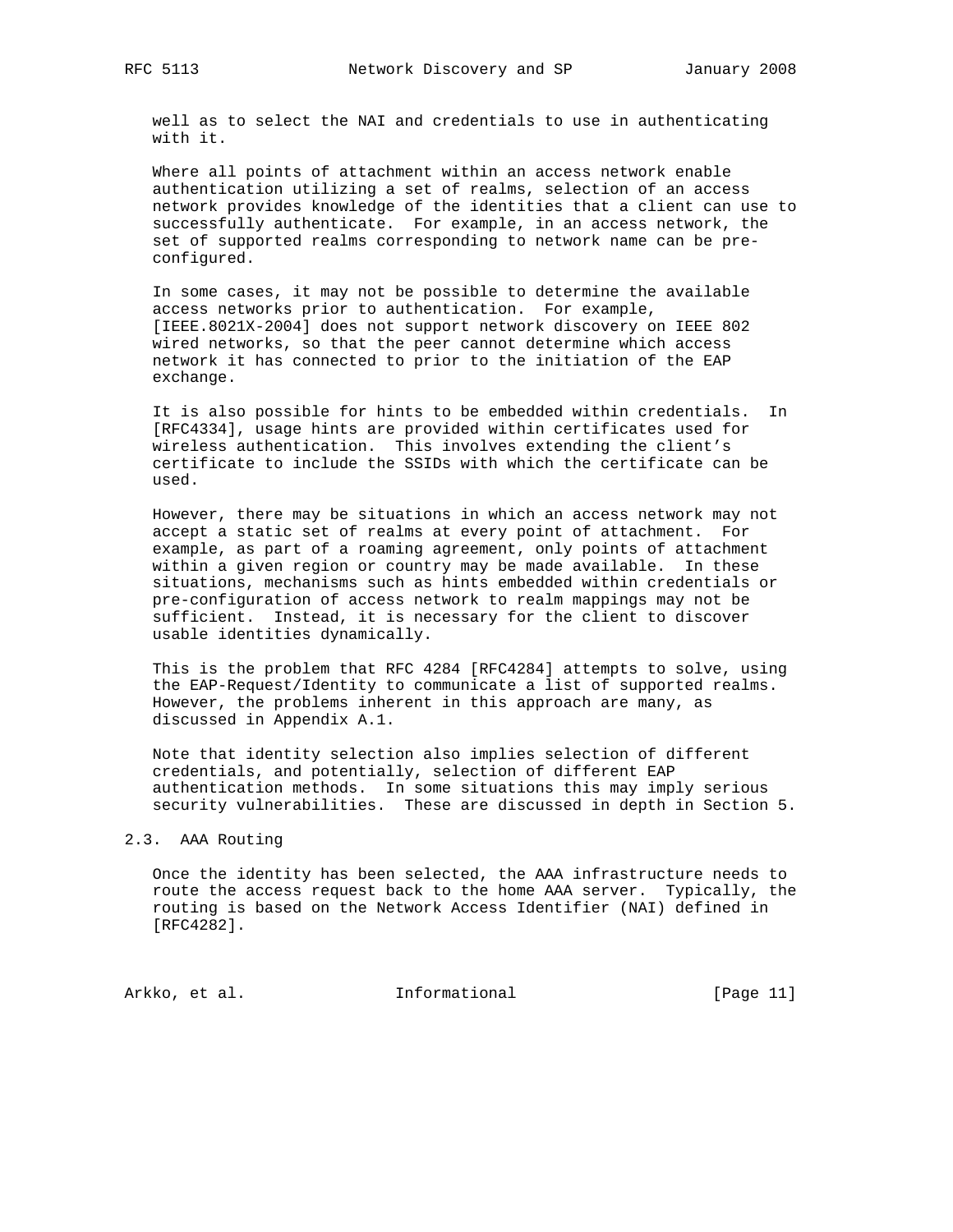Where the NAI does not encode a source route, the routing of requests is determined by the AAA infrastructure. As described in [RFC2194], most roaming implementations are relatively simple, relying on a static realm routing table that determines the next hop based on the NAI realm included in the User-Name attribute within the Access- Request. Within RADIUS, the IP address of the home AAA server is typically determined based on static mappings of realms to IP addresses maintained within RADIUS proxies.

 Diameter [RFC3588] supports mechanisms for intra- and inter-domain service discovery, including support for DNS as well as service discovery protocols such as Service Location Protocol version 2 (SLPv2) [RFC2608]. As a result, it may not be necessary to configure static tables mapping realms to the IP addresses of Diameter agents. However, while this simplifies maintenance of the AAA routing infrastructure, it does not necessarily simplify roaming-relationship path selection.

 As noted in RFC 2607 [RFC2607], RADIUS proxies are deployed not only for routing purposes, but also to mask a number of inadequacies in the RADIUS protocol design, such as the lack of standardized retransmission behavior and the need for shared secret provisioning between each AAA client and server.

 Diameter [RFC3588] supports certificate-based authentication (using either TLS or IPsec) as well as Redirect functionality, enabling a Diameter client to obtain a referral to the home server from a Diameter redirect server, so that the client can contact the home server directly. In situations in which a trust model can be established, these Diameter capabilities can enable a reduction in the length of the roaming relationship path.

 However, in practice there are a number of pitfalls. In order for certificate-based authentication to enable communication between a Network Access Server (NAS) or local proxy and the home AAA server, trust anchors need to be configured, and certificates need to be selected. The AAA server certificate needs to chain to a trust anchor configured on the AAA client, and the AAA client certificate needs to chain to a trust anchor configured on the AAA server. Where multiple potential roaming relationship paths are available, this will reflect itself in multiple certificate choices, transforming the path selection problem into a certificate selection problem. Depending on the functionality supported within the certificate selection implementation, this may not make the problem easier to solve. For example, in order to provide the desired control over the roaming path, it may be necessary to implement custom certificate selection logic, which may be difficult to introduce within a

Arkko, et al. 1nformational [Page 12]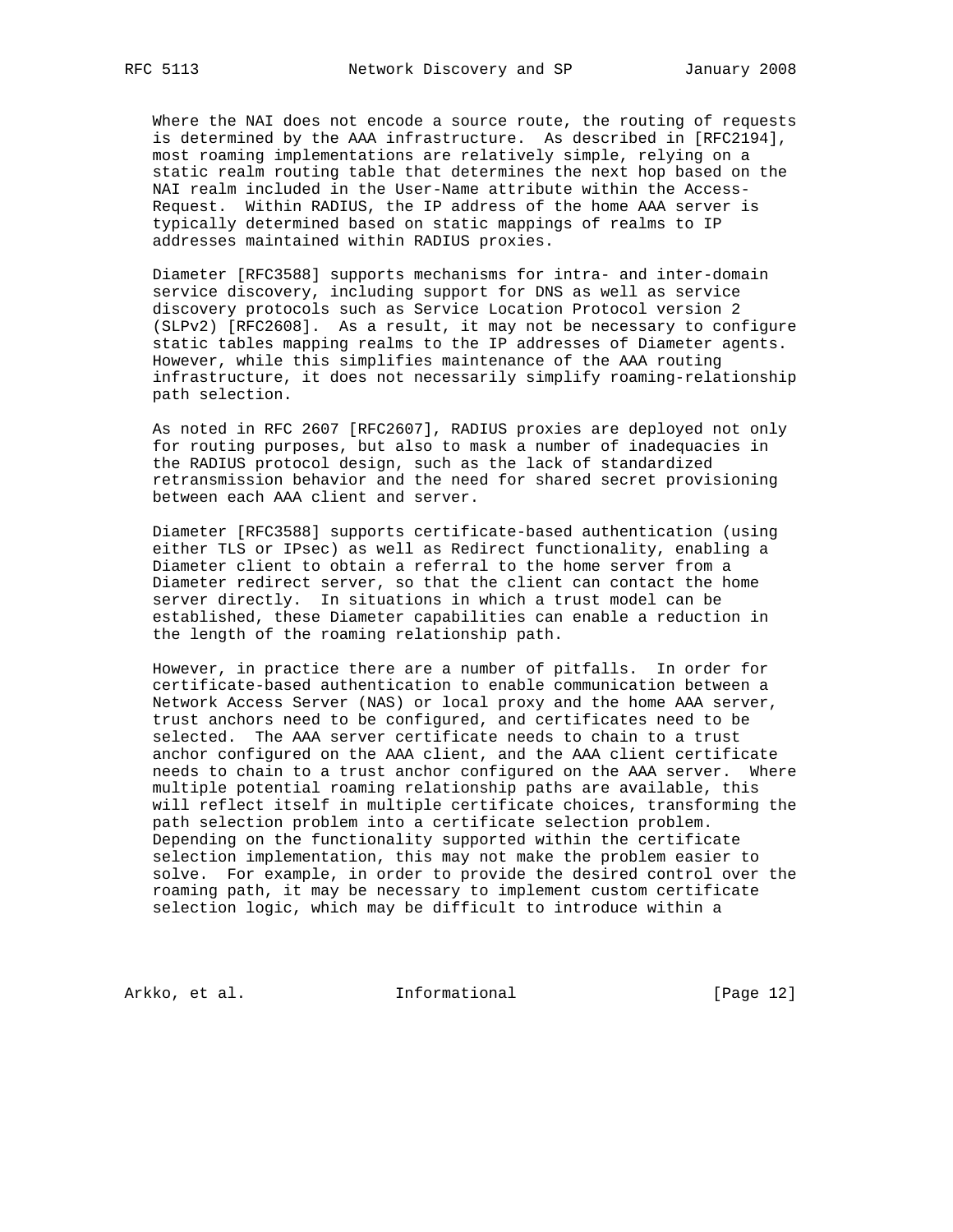certificate handling implementation designed for general-purpose usage.

 As noted in [RFC4284], it is also possible to utilize an NAI for the purposes of source routing. In this case, the client provides guidance to the AAA infrastructure as to how it would like the access request to be routed. An NAI including source-routing information is said to be "decorated"; the decoration format is defined in [RFC4282].

 When decoration is utilized, the EAP peer provides the decorated NAI within the EAP-Response/Identity, and as described in [RFC3579], the NAS copies the decorated NAI included in the EAP-Response/Identity into the User-Name attribute included within the access request. As the access request transits the roaming relationship path, AAA proxies determine the next hop based on the realm included within the User-Name attribute, in the process, successively removing decoration from the NAI included in the User-Name attribute. In contrast, the decorated NAI included within the EAP-Response/Identity encapsulated in the access request remains untouched. As a result, when the access request arrives at the AAA home server, the decorated NAI included in the EAP-Response/Identity may differ from the NAI included in the User-Name attribute (which may have some or all of the decoration removed). For the purpose of identity verification, the EAP server utilizes the NAI in the User-Name attribute, rather than the NAI in the EAP-Response/Identity.

 Over the long term, it is expected that the need for NAI "decoration" and source routing will disappear. This is somewhat analogous to the evolution of email delivery. Prior to the widespread proliferation of the Internet, it was necessary to gateway between SMTP-based mail systems and alternative delivery technologies, such as Unix-to-Unix CoPy Protocol (UUCP) and FidoNet. Prior to the implementation of email gateways utilizing MX RR routing, email address-based source routing was used extensively. However, over time the need for email source-routing disappeared.

### 2.3.1. The Default Free Zone

 AAA clients on the edge of the network, such as NAS devices and local AAA proxies, typically maintain a default realm route, providing a default next hop for realms not otherwise taken into account within the realm routing table. This permits devices with limited resources to maintain a small realm routing table. Deeper within the AAA infrastructure, AAA proxies may be maintained with a "default free" realm table, listing next hops for all known realms, but not providing a default realm route.

Arkko, et al. 1nformational [Page 13]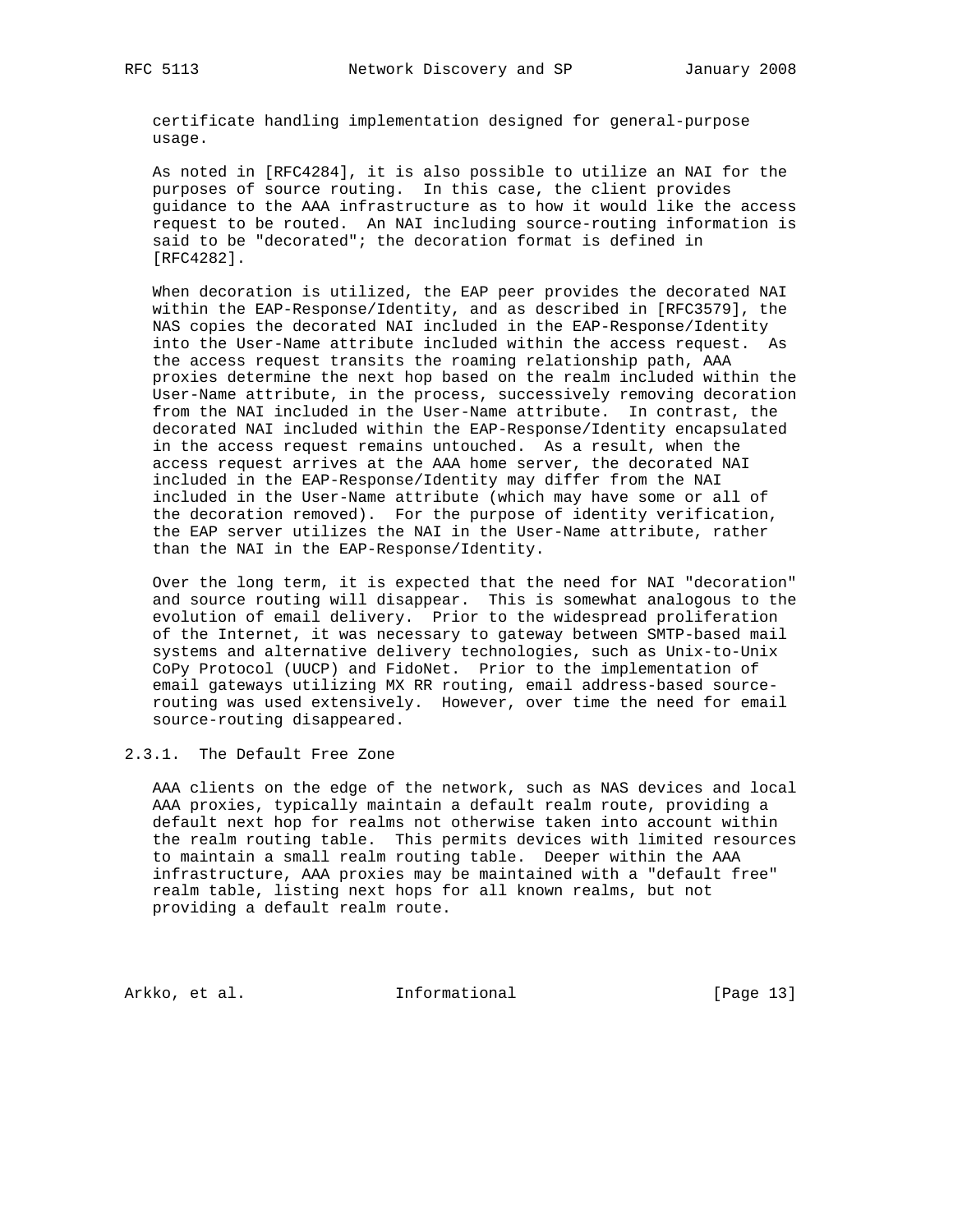While dynamic realm routing protocols are not in use within AAA infrastructure today, even if such protocols were to be introduced, it is likely that they would be deployed solely within the core AAA infrastructure, but not on NAS devices, which are typically resource constrained.

 Since NAS devices do not maintain a full realm routing table, they do not have knowledge of all the realms reachable from the local network. The situation is analogous to that of Internet hosts or edge routers that do not participate in the BGP mesh. In order for an Internet host to determine whether it can reach a destination on the Internet, it is necessary to send a packet to the destination.

 Similarly, when a user provides an NAI to the NAS, the NAS does not know a priori whether or not the realm encoded in the NAI is reachable; it simply forwards the access request to the next hop on the roaming relationship path. Eventually, the access request reaches the "default free" zone, where a core AAA proxy determines whether or not the realm is reachable. As described in [RFC4284], where EAP authentication is in use, the core AAA proxy can send an Access-Reject, or it can send an Access-Challenge encapsulating an EAP-Request/Identity containing "realm hints" based on the content of the "default free" realm routing table.

 There are a number of intrinsic problems with this approach. Where the "default free" routing table is large, it may not fit within a single EAP packet, and the core AAA proxy may not have a mechanism for selecting the most promising entries to include. Even where the "default free" realm routing table would fit within a single EAP- Request/Identity packet, the core AAA router may not choose to include all entries, since the list of realm routes could be considered confidential information not appropriate for disclosure to hosts seeking network access. Therefore, it cannot be assumed that the list of "realm hints" included within the EAP-Request/Identity is complete. Given this, a NAS or local AAA proxy snooping the EAP- Request/Identity cannot rely on it to provide a complete list of reachable realms. The "realm hint" mechanism described in [RFC4284] is not a dynamic routing protocol.

2.3.2. Route Selection and Policy

 Along with lack of a dynamic AAA routing protocol, today's AAA infrastructure lacks mechanisms for route selection and policy. As a result, multiple routes may exist to a destination realm, without a mechanism for the selection of a preferred route.

Arkko, et al. 10 Informational [Page 14]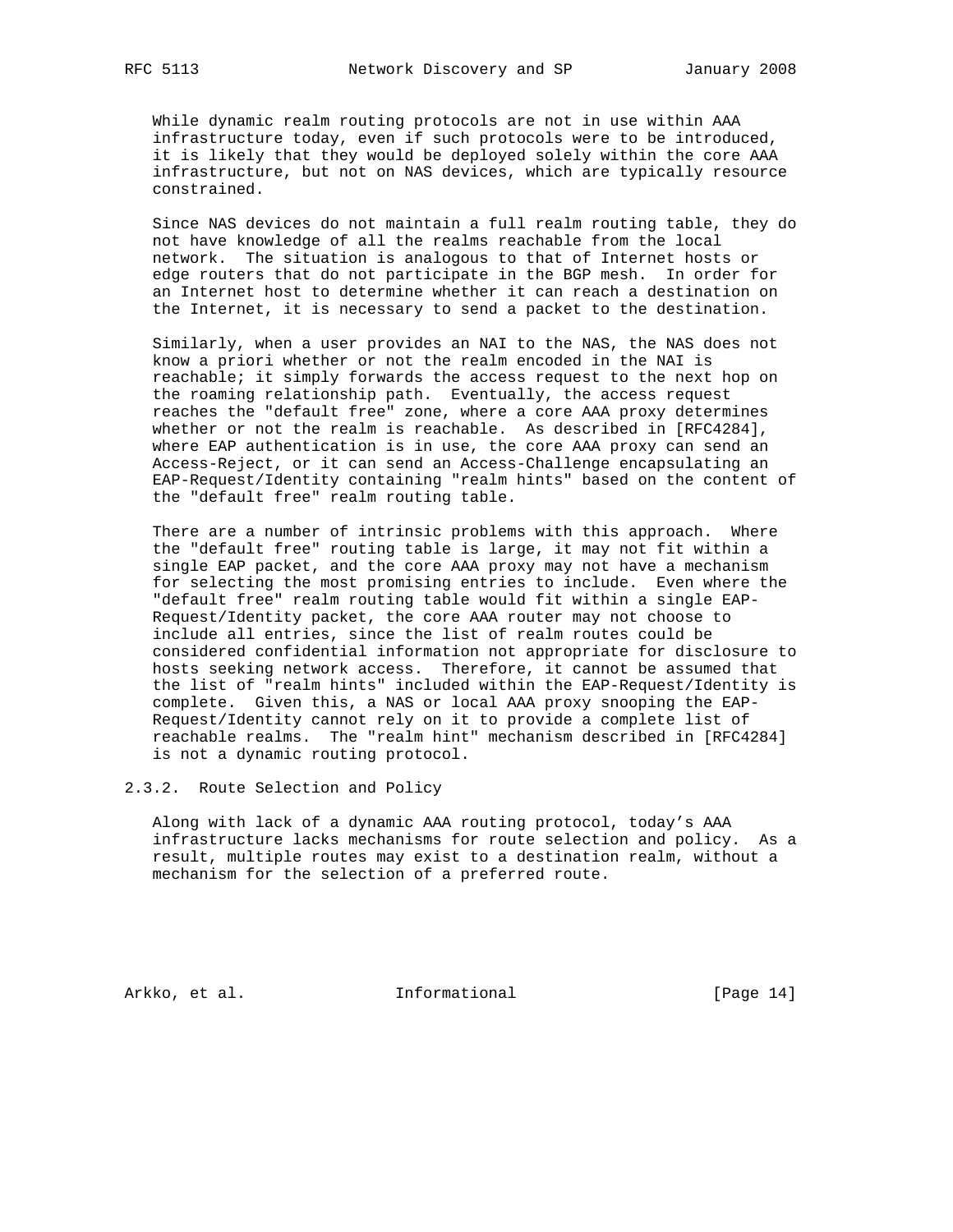In Figure 2, Roaming Groups 1 and 2 both include a route to the realm "a.example.com". However, these realm routes are not disseminated to the NAS along with associated metrics, and, as a result, there is no mechanism for implementation of dynamic routing policies (such as selection of realm routes by shortest path, or preference for routes originating at a given proxy).





 In the example in Figure 2, access through Roaming Group 1 may be less expensive than access through Roaming Group 2, and as a result it would be desirable to prefer Roaming Group 1 as a next hop for an NAI with a realm of "a.example.com". However, the only way to obtain this result would be to manually configure the NAS realm routing table with the following entries:

| Realm         | Next Hop        |
|---------------|-----------------|
|               |                 |
| b.example.com | Roaming Group 1 |
| c.example.com | Roaming Group 2 |
| Default       | Roaming Group 1 |

 While manual configuration may be practical in situations where the realm routing table is small and entries are static, where the list of supported realms change frequently, or the preferences change dynamically, manual configuration will not be manageable.

#### 2.3.3. Source Routing

 Due to the limitations of current AAA routing mechanisms, there are situations in which NAI-based source routing is used to influence the roaming relationship path. However, since the AAA proxies on the roaming relationship path are constrained by existing relationships, NAI-based source routing is not source routing in the classic sense;

Arkko, et al. 1nformational [Page 15]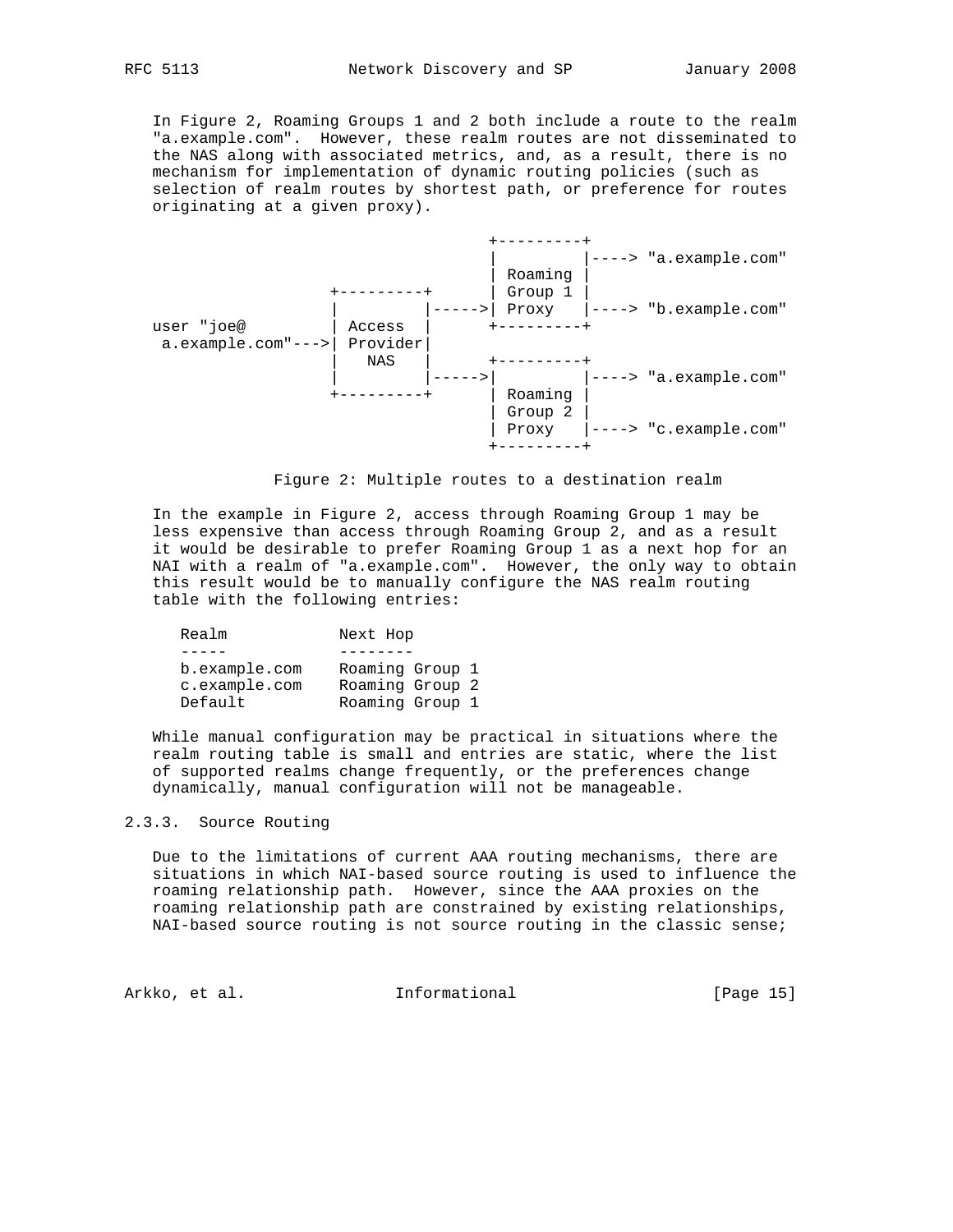it merely suggests preferences that the AAA proxy can choose not to accommodate.

 Where realm routes are set up as the result of pre-configuration and dynamic route establishment is not supported, if a realm route does not exist, then NAI-based source routing cannot establish it. Even where dynamic route establishment is possible, such as where the AAA client and server support certificate-based authentication, and AAA servers are discoverable (such as via the mechanisms described in [RFC3588]), an AAA proxy may choose not to establish a realm route by initiating the discovery process based on a suggestion in an NAI based source route.

 Where the realm route does exist, or the AAA proxy is capable of establishing it dynamically, the AAA proxy may choose not to authorize the client to use it.

 While, in principle, source routing can provide users with better control over AAA routing decisions, there are a number of practical problems to be overcome. In order to enable the client to construct optimal source routes, it is necessary for it to be provided with a complete and up-to-date realm routing table. However, if a solution to this problem were readily available, then it could be applied to the AAA routing infrastructure, enabling the selection of routes without the need for user intervention.

 As noted in [Eronen04], only a limited number of parameters can be updated dynamically. For example, quality of service or pricing information typically will be pre-provisioned or made available on the web rather than being updated on a continuous basis. Where realm names are communicated dynamically, the "default free" realm list is unlikely to be provided in full since this table could be quite large. Given the constraints on the availability of information, the construction of source routes typically needs to occur in the face of incomplete knowledge.

 In addition, there are few mechanisms available to audit whether the requested source route is honored by the AAA infrastructure. For example, an access network could advertise a realm route to "costsless.example.com", while instead routing the access-request through "costsmore.example.com". While the decorated NAI would be made available to the home AAA server in the EAP-Response/Identity, the home AAA server might have a difficult time verifying that the source route requested in the decorated NAI was actually honored by the AAA infrastructure. Similarly, it could be difficult to determine whether quality of service (QoS) or other routing requests were actually provided as requested. To some extent, this problem

Arkko, et al. 100 Informational 100 [Page 16]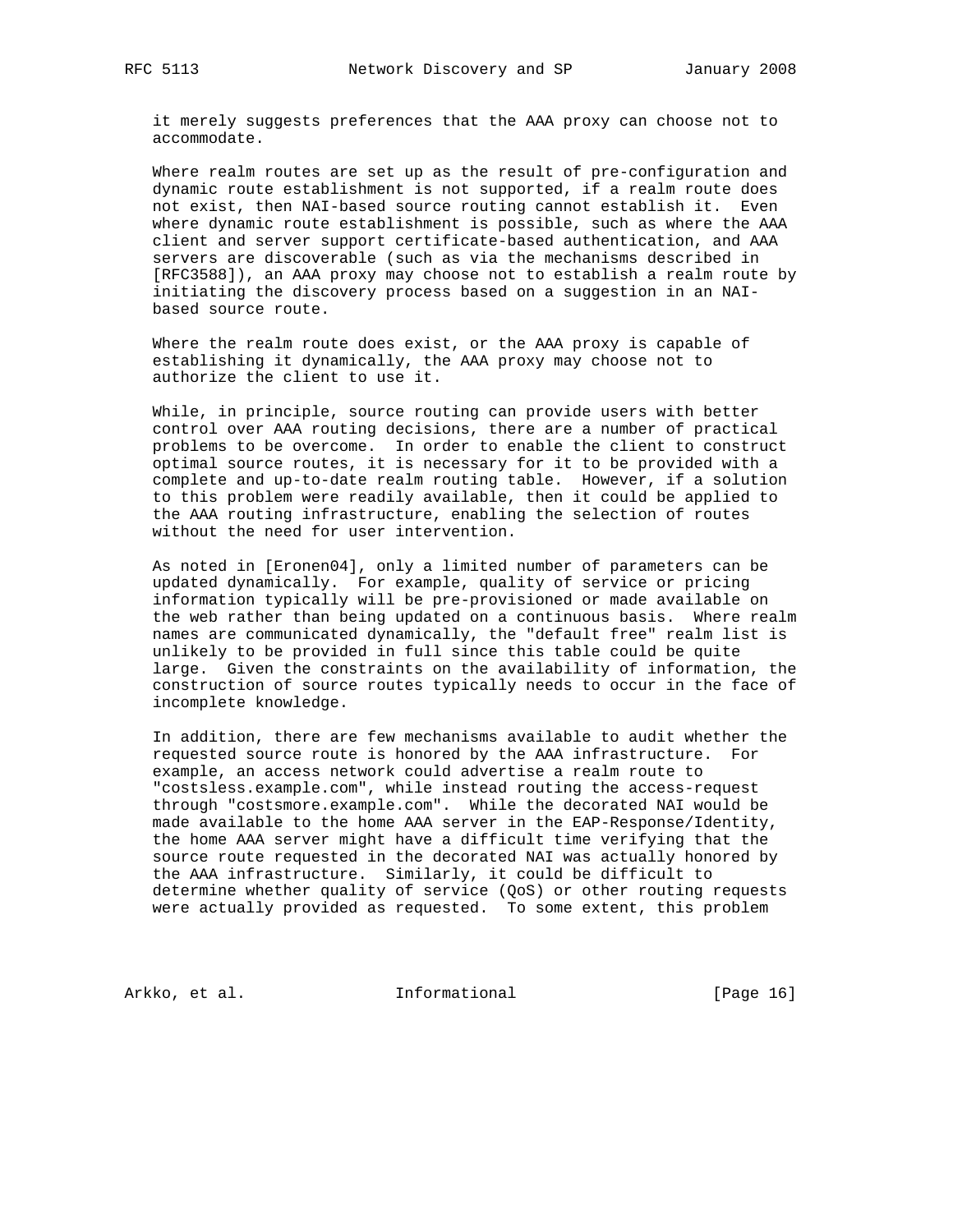may be addressed as part of the business arrangements between roaming partners, which may provide minimum service-level guarantees.

 Given the potential issues with source routing, conventional AAA routing mechanisms are to be preferred wherever possible. Where an error is encountered, such as an attempt to authenticate to an unreachable realm, "realm hints" can be provided as described [RFC4284]. However, this approach has severe scalability limitations, as outlined in Appendix A.1.

#### 2.4. Network Capabilities Discovery

 Network capability discovery focuses on discovery of the services offered by networks, not just the capabilities of individual points of attachment. By acquiring additional information on access network characteristics, it is possible for users to make a more informed access decision. These characteristics may include:

- o Roaming relationships between the access network provider and other network providers and associated costs. Where the network access client is not pre-configured with an identity and credentials corresponding to a local access network, it will need to be able to determine whether one or more home realms are reachable from an access network so that successful authentication can be possible.
- o EAP authentication methods. While the EAP authentication methods supported by a home realm can only be determined by contacting the home AAA server, it is possible that the local realm will also support one or more EAP methods. For example, a user may be able to utilize EAP-SIM (Extensible Authentication Protocol - Subscriber Identity Module) to authenticate to the access network directly, rather than having to authenticate to the home network.
- o End-to-end quality of service capability. While local quality of service capabilities are typically advertised by the access network (e.g., support for Wi-Fi Multimedia (WMM)), the availability of end-to-end QoS services may not be advertised.
- o Service parameters, such as the existence of middleboxes or firewalls. If the network access client is not made aware of the Internet access that it will receive on connecting to a point of attachment, it is possible that the user may not be able to access the desired services.

 Reference [IEEE.11-04-0624] classifies the possible steps at which IEEE 802.11 networks can acquire this information:

Arkko, et al. 10 Informational 1999 [Page 17]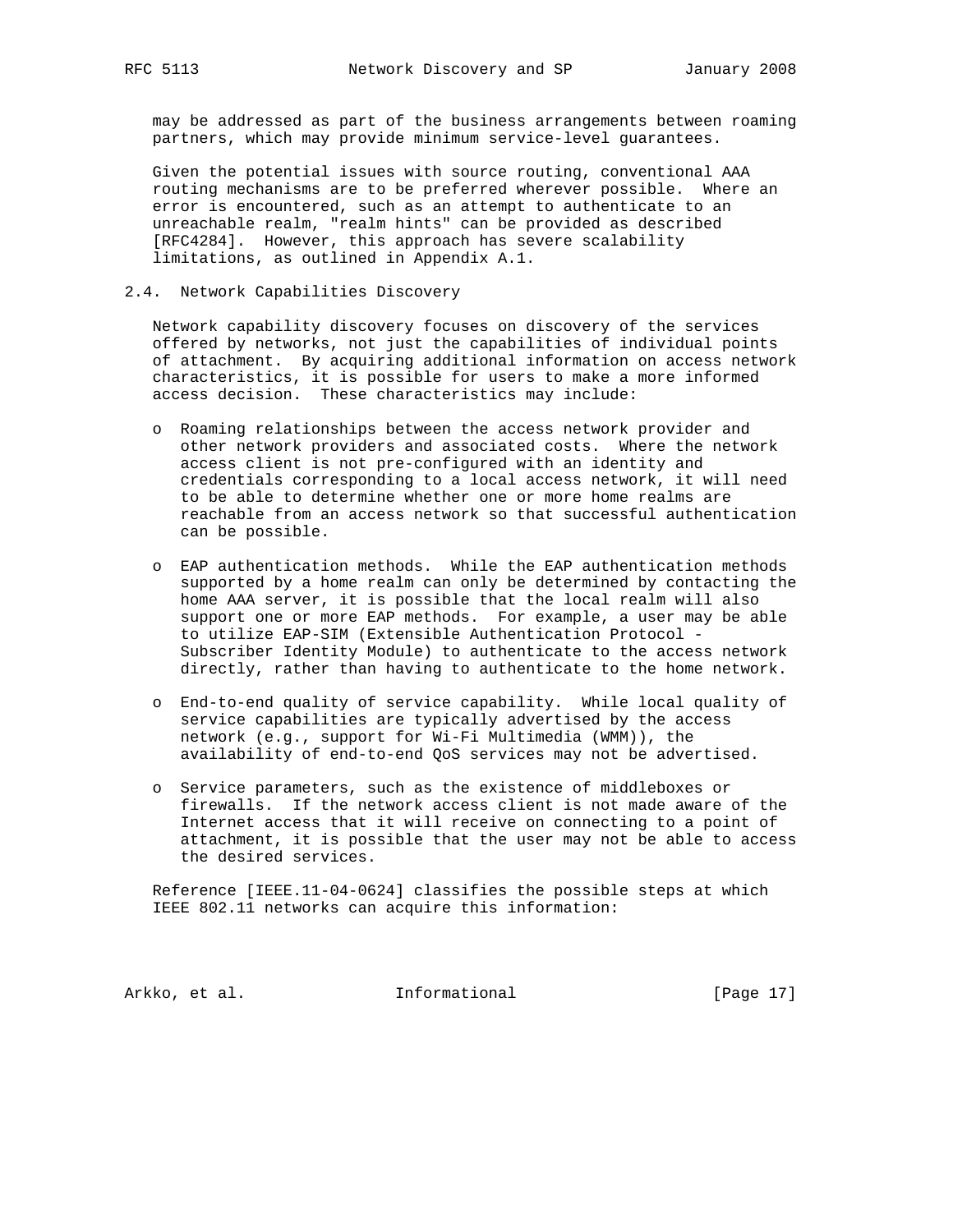- o Pre-association
- o Post-association (or pre-authentication)
- o Post-authentication

 In the interest of minimizing connectivity delays, all of the information required for network selection (including both access network capabilities and global characteristics) needs to be provided prior to authentication.

 By the time authentication occurs, the node has typically selected the access network, the NAI to be used to authenticate, as well as the point of attachment. Should it learn information during the authentication process that would cause it to revise one or more of those decisions, the node will need to select a new network, point of attachment, and/or identity, and then go through the authentication process all over again. Such a process is likely to be both time consuming and unreliable.

3. Design Issues

 The following factors should be taken into consideration while evaluating solutions to the problem of network selection and discovery.

3.1. AAA Routing

 Solutions to the AAA routing issues discussed in Section 2.3 need to apply to a wide range of AAA messages, and should not restrict the introduction of new AAA or access network functionality. For example, AAA routing mechanisms should work for access requests and responses as well as accounting requests and responses and server initiated messages. Solutions should not restrict the development of new AAA attributes, access types, or performance optimizations (such as fast handoff support).

3.2. Backward Compatibility

Solutions need to maintain backward compatibility. In particular:

- o Selection-aware clients need to interoperate with legacy NAS devices and AAA servers.
- o Selection-aware AAA infrastructure needs to interoperate with legacy clients and NAS devices.

Arkko, et al. 1nformational [Page 18]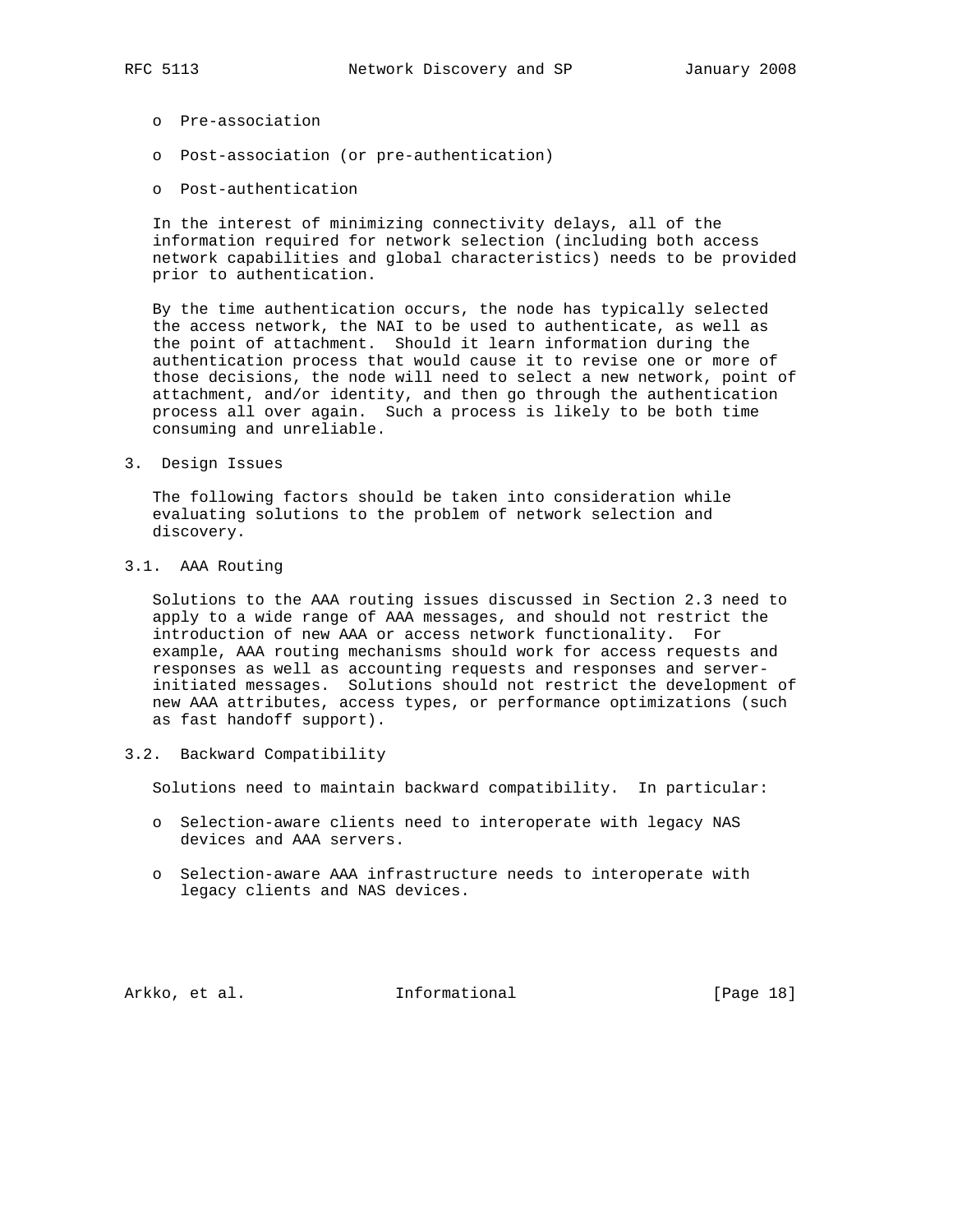For example, selection-aware clients should not transmit packets larger than legacy NAS devices or AAA servers can handle. Where protocol extensions are required, changes should be required to as few infrastructure elements as possible. For example, extensions that require upgrades to existing NAS devices will be more difficult to deploy than proposals that are incrementally deployable based on phased upgrades of clients or AAA servers.

#### 3.3. Efficiency Constraints

 Solutions should be efficient as measured by channel utilization, bandwidth consumption, handoff delay, and energy utilization. Mechanisms that depend on multicast frames need to be designed with care since multicast frames are often sent at the lowest supported rate and therefore consume considerable channel time as well as energy on the part of listening nodes. Depending on the deployment, it is possible for bandwidth to be constrained both on the link, as well as in the backend AAA infrastructure. As a result, chatty mechanisms such as keepalives or periodic probe packets are to be avoided. Given the volume handled by AAA servers, solutions should also be conscious of adding to the load, particularly in cases where this could enable denial-of-service attacks. For example, it would be a bad idea for a NAS to attempt to obtain an updated realm routing table by periodically sending probe EAP-Response/Identity packets to the AAA infrastructure in order to obtain "realm hints" as described in [RFC4284]. Not only would this add significant load to the AAA infrastructure (particularly in cases where the AAA server was already overloaded, thereby dropping packets resulting in retransmission by the NAS), but it would also not provide the NAS with a complete realm routing table, for reasons described in Section 2.3.

 Battery consumption is a significant constraint for handheld devices. Therefore, mechanisms that require significant increases in packets transmitted, or the fraction of time during which the host needs to listen (such as proposals that require continuous scanning), are to be discouraged. In addition, the solution should not significantly impact the time required to complete network attachment.

#### 3.4. Scalability

 Given limitations on frame sizes and channel utilization, it is important that solutions scale less than linearly in terms of the number of networks and realms supported. For example, solutions such as [RFC4284] increase the size of advertisements in proportion to the number of entries in the realm routing table. This approach does not scale to support a large number of networks and realms.

Arkko, et al. 10 Informational [Page 19]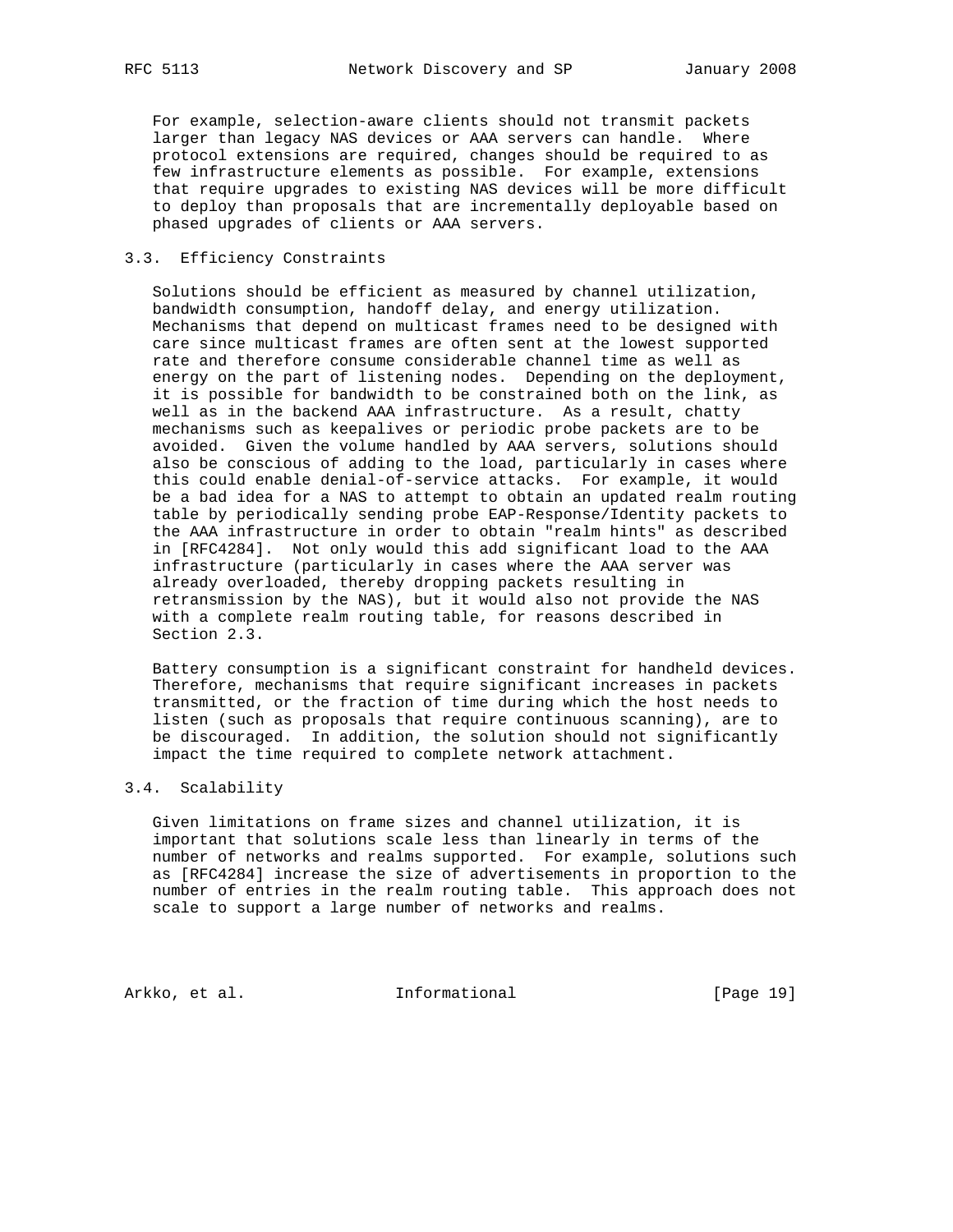Similarly, approaches that utilize separate Beacons for each "virtual AP" introduce additional Beacons in proportion to the number of networks being advertised. While such an approach may minimize the pre-configuration required for network access clients, the proliferation of "virtual APs" can result in high utilization of the wireless medium. For example, the 802.11 Beacon is sent only at a rate within the basic rate set, which typically consists of the lowest supported rates, or perhaps only the lowest supported rate. As a result, "virtual AP" mechanisms that require a separate Beacon for each "virtual AP" do not scale well.

 For example, with a Beacon interval of 100 Time Units (TUs) or 102.4 ms (9.8 Beacons/second), twenty 802.11b "virtual APs" each announcing their own Beacon of 170 octets would result in a channel utilization of 37.9 percent. The calculation can be verified as follows:

- 1. A single 170-octet Beacon sent at 1 Mbps will utilize the channel for 1360 us (1360 bits @ 1 Mbps);
- 2. Adding 144 us for the Physical Layer Convergence Procedure (PLCP) long preamble (144 bits @ 1 Mbps), 48 us for the PLCP header (48 bits @ 1 Mbps), 10 us for the Short Interframe Space (SIFS), 50 us for the Distributed Interframe Space (DIFS), and 320 us for the average minimum Contention Window without backoff (CWmin/2 \* aSlotTime =  $32/2$  \* 20 us) implies that a single Beacon will utilize an 802.11b channel for 1932 us;
- 3. Multiply the channel time per Beacon by 196 Beacons/second, and we obtain a channel utilization of 378672 us/second = 37.9 percent.

 In addition, since Beacon/Probe Response frames are sent by each AP over the wireless medium, stations can only discover APs within range, which implies substantial coverage overlap for roaming to occur without interruption. Another issue with the Beacon and Probe Request/Response mechanism is that it is either insecure or its security can be assured only as part of authenticating to the network (e.g., verifying the advertised capabilities within the 4-way handshake).

 A number of enhancements have been proposed to the Beacon/Probe Response mechanism in order to improve scalability and performance in roaming scenarios. These include allowing APs to announce capabilities of neighbor APs as well as their own [IEEE.802.11k]. More scalable mechanisms for support of "virtual APs" within IEEE 802.11 have also been proposed [IEEE.802.11v]; generally these proposals collapse multiple "virtual AP" advertisements into a single advertisement.

Arkko, et al. 1nformational [Page 20]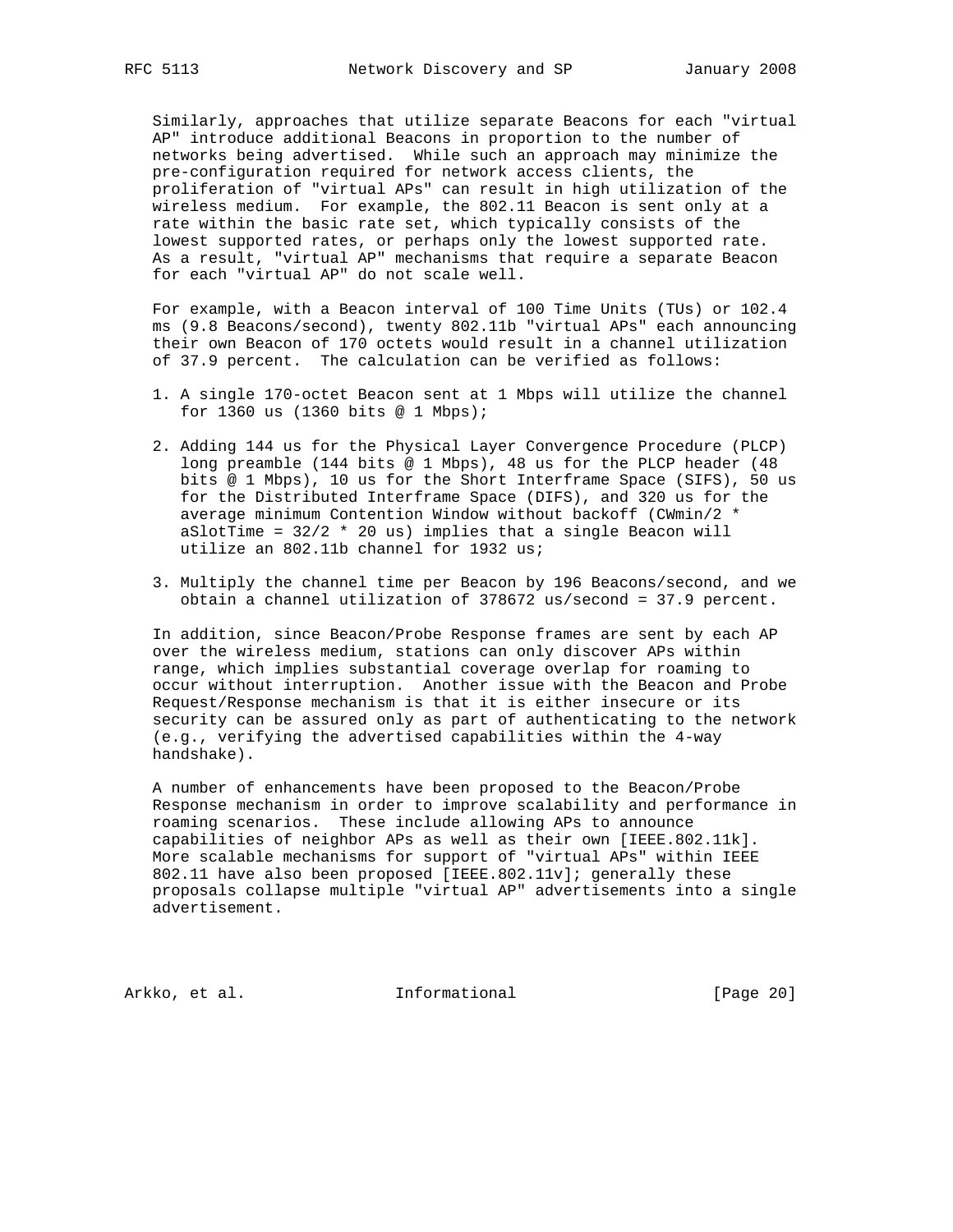Higher-layer mechanisms can also be used to improve scalability since, by running over IP, they can utilize facilities, such as fragmentation, that may not be available at the link layer. For example, in IEEE 802.11, Beacon frames cannot use fragmentation because they are multicast frames.

#### 3.5. Static Versus Dynamic Discovery

 "Phone-book" based approaches such as [RFC3017] can provide information for automatic selection decisions. While this approach has been applied to wireless access, it typically can only be used successfully within a single operator or limited roaming partner deployment. For example, were a "Phone-Book" approach to attempt to incorporate information from a large number of roaming partners, it could become quite difficult to keep the information simultaneously comprehensive and up to date. As noted in [Priest04] and [GROETING], a large fraction of current WLAN access points operate on the default SSID, which may make it difficult to distinguish roaming partner networks by SSID. In any case, in wireless networks, dynamic discovery is a practical requirement since a node needs to know which APs are within range before it can connect.

#### 3.6. Security

 Network discovery and selection mechanisms may introduce new security vulnerabilities. As noted in Section 2.3.1, network operators may consider the AAA routing table to be confidential information, and therefore may not wish to provide it to unauthenticated peers via the mechanism described in RFC 4284. While the peer could provide a list of the realms it supports, with the authenticator choosing one, this approach raises privacy concerns. Since identity selection occurs prior to authentication, the peer's supported realms would be sent in cleartext, enabling an attacker to determine the realms for which a potential victim has credentials. This risk can be mitigated by restricting peer disclosure. For example, a peer may only disclose additional realms in situations where an initially selected identity has proved unusable.

 Since network selection occurs prior to authentication, it is typically not possible to secure mechanisms for network discovery or identity selection, although it may be possible to provide for secure confirmation after authentication is complete. As an example, some parameters discovered during network discovery may be confirmable via EAP Channel Bindings; others may be confirmed in a subsequent Secure Association Protocol handshake.

Arkko, et al. 1nformational [Page 21]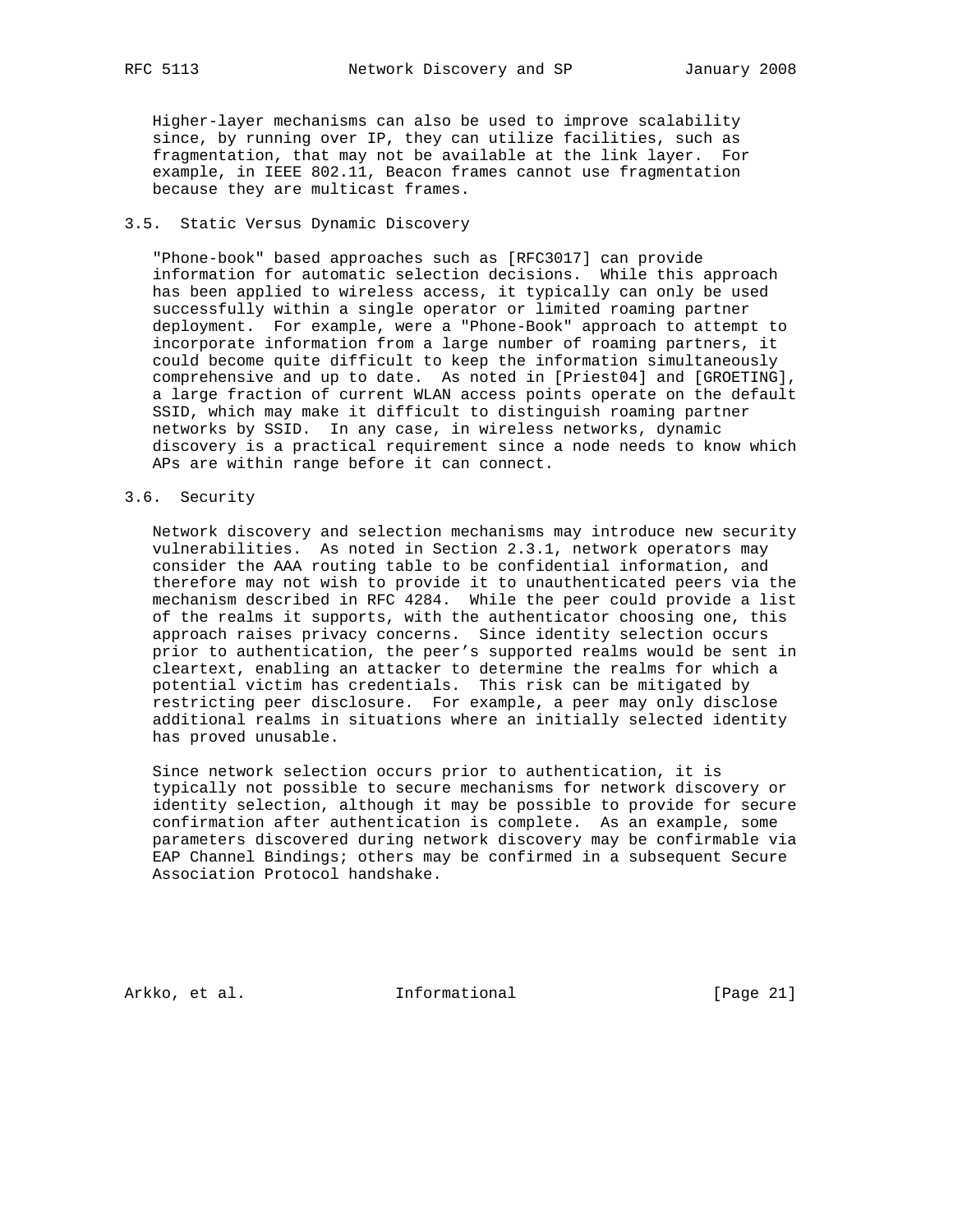However, there are situations in which advertised parameters may not be confirmable. This could lead to "bidding down" vulnerabilities. Section 7.8 of [RFC3748] states:

 Within or associated with each authenticator, it is not anticipated that a particular named peer will support a choice of methods. This would make the peer vulnerable to attacks that negotiate the least secure method from among a set. Instead, for each named peer, there SHOULD be an indication of exactly one method used to authenticate that peer name. If a peer needs to make use of different authentication methods under different circumstances, then distinct identities SHOULD be employed, each of which identifies exactly one authentication method.

 In practice, where the authenticator operates in "pass-through" mode, the EAP method negotiation will occur between the EAP peer and server, and therefore the peer will need to associate a single EAP method with a given EAP server. Where multiple EAP servers and corresponding identities may be reachable from the same selected network, the EAP peer may have difficulty determining which identity (and corresponding EAP method) should be used. Unlike network selection, which may be securely confirmed within a Secure Association Protocol handshake, identity selection hints provided within the EAP-Request/Identity are not secured.

 As a result, where the identity selection mechanism described in RFC 4284 is used, the "hints" provided could be used by an attacker to convince the victim to select an identity corresponding to an EAP method offering lesser security (e.g., EAP MD5-Challenge). One way to mitigate this risk is for the peer to only utilize EAP methods satisfying the [RFC4017] security requirements, and for the peer to select the identity corresponding to the strongest authentication method where a choice is available.

#### 3.7. Management

 From an operational point of view, a network device in control of network advertisement and providing "realm hints" for guiding the network discovery and selection, should at least offer a management interface capable of providing status information for operators. Status information, such as counters of each selected network and used realm, and when RFC 4284 is used, the count of delivered "realm hints" might interest operators. Especially the information related to realms that fall into the "default free zone" or the "AAA fails to route" are of interest.

 Larger deployments would benefit from a management interface that allow full remote configuration capabilities, for example, of "realm

Arkko, et al. 1nformational [Page 22]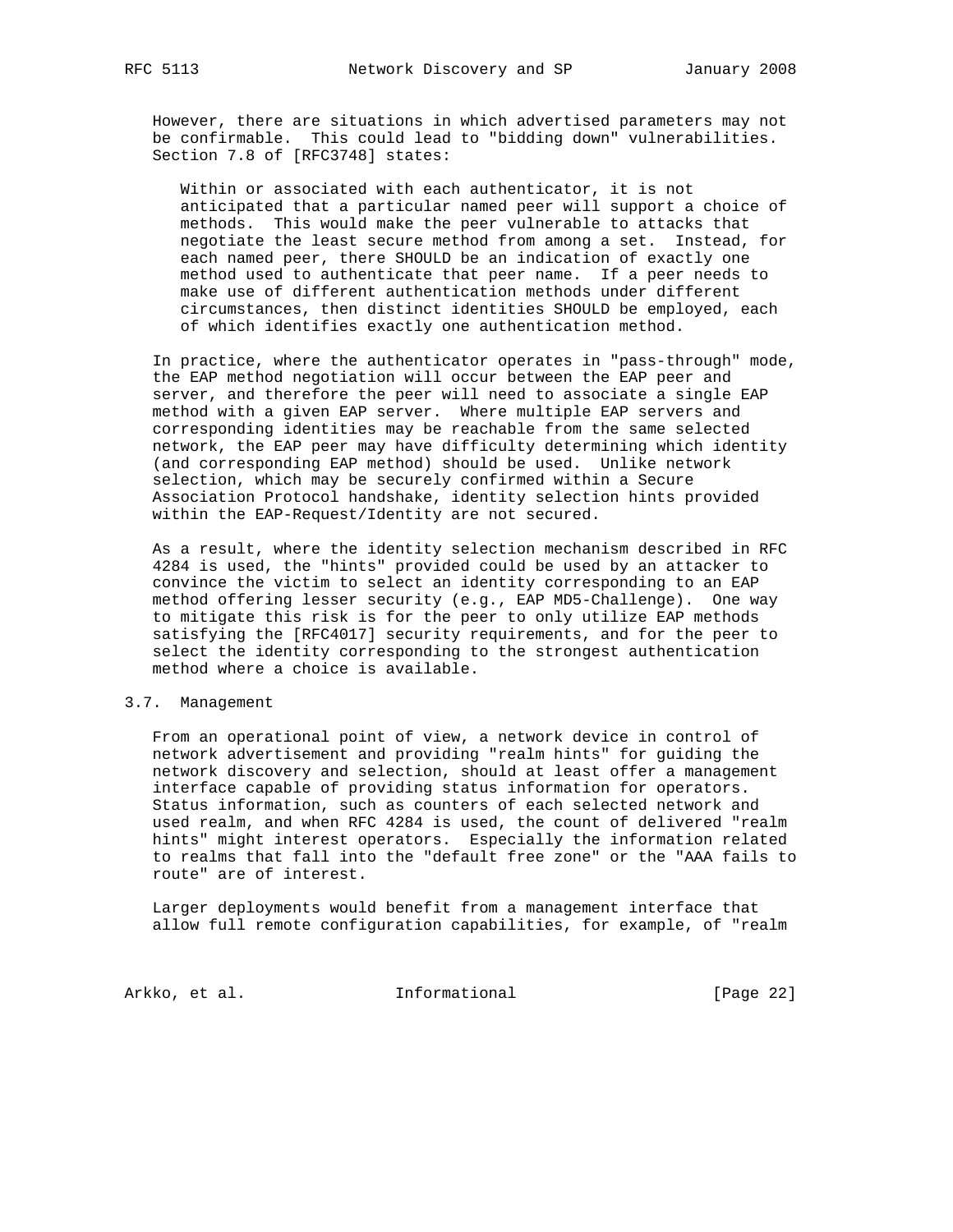hints" in case of RFC 4284-conforming network devices. While changes to "realm hints" and realm routing information are not expected to be frequent, centralized remote management tends to lower the frequency of misconfigured devices.

4. Conclusions

 This document describes the network selection and discovery problem. In the opinion of the authors, the major findings are as follows:

- o There is a need for additional work on access network discovery, identifier selection, AAA routing, and payload routing.
- o Credential selection and AAA routing are aspects of the same problem, namely identity selection.
- o When considering selection among a large number of potential access networks and points of attachment, the issues described in the document become much harder to solve in an automated way, particularly if there are constraints on handoff latency.
- o The proliferation of network discovery technologies within IEEE 802, IETF, and 3rd Generation Partnership Project (3GPP) has the potential to become a significant problem going forward. Without a unified approach, multiple non-interoperable solutions may be deployed.
- o New link-layer designs should include efficient distribution of network and realm information as a design requirement.
- o It may not be possible to solve all aspects of the problem for legacy NAS devices on existing link layers. Therefore, a phased approach may be more realistic. For example, a partial solution could be made available for existing link layers, with a more complete solution requiring support for link layer extensions.

 With respect to specific mechanisms for access network discovery and selection:

 o Studies such as [MACScale] and [Velayos], as well as the calculations described in Section 2.1, demonstrate that the IEEE 802.11 Beacon/Probe Response mechanism has substantial scaling issues in situations where a new Beacon is used for each "virtual AP". As a result, a single channel is, in practice, limited to less than twenty Beacon announcements with IEEE 802.11b.

Arkko, et al. 1nformational [Page 23]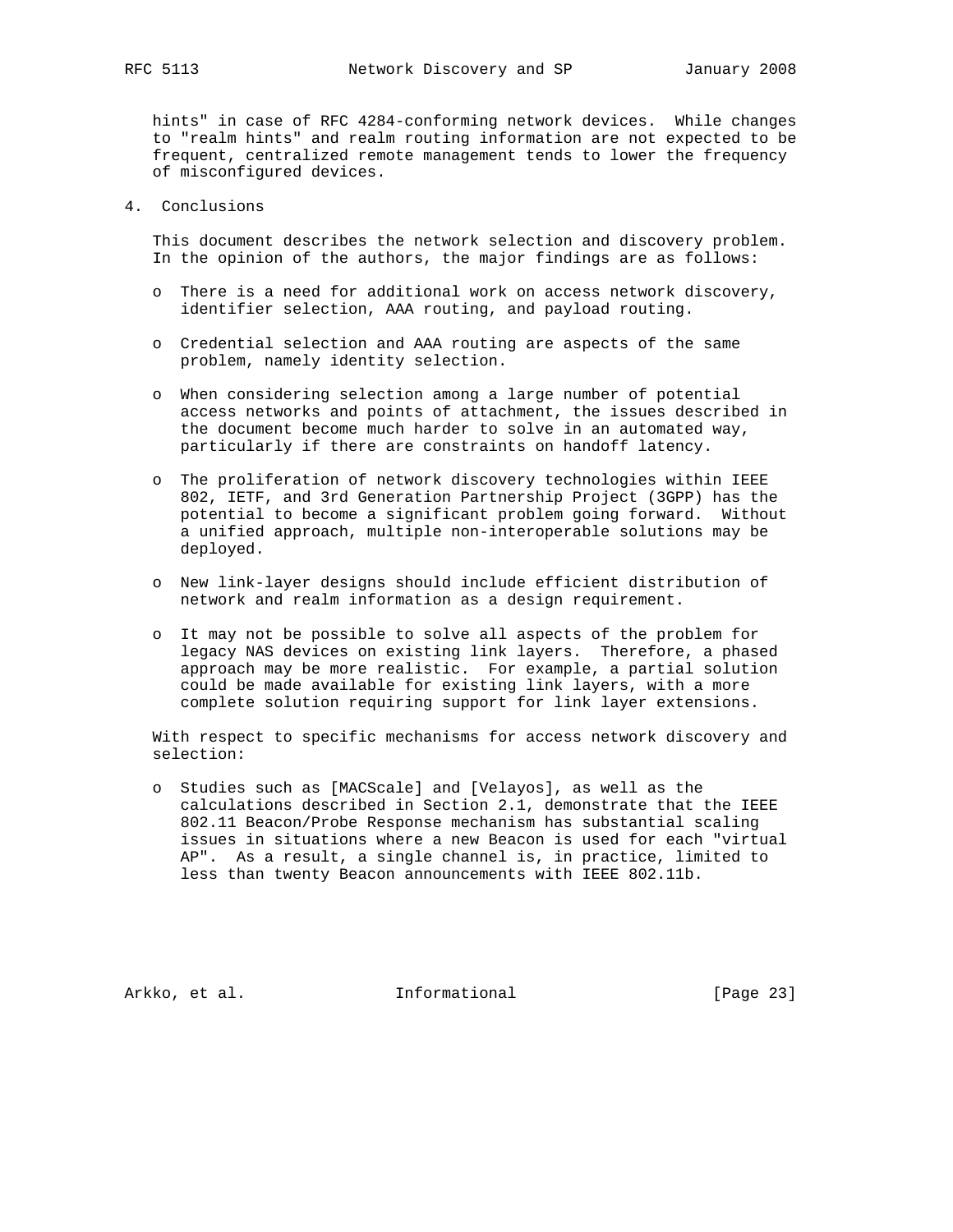The situation is improved substantially with successors, such as IEEE 802.11a, that enable additional channels, thus potentially increasing the number of potential virtual APs.

 However, even with these enhancements, it is not feasible to advertise more than 50 different networks, and probably less in most circumstances.

 As a result, there appears to be a need to enhance the scalability of IEEE 802.11 network advertisements.

- o Work is underway in IEEE 802.1, IEEE 802.21, and IEEE 802.11u [IEEE.802.11u] to provide enhanced discovery functionality. Similarly, IEEE 802.1af [IEEE.802.1af] has discussed the addition of network discovery functionality to IEEE 802.1X [IEEE.8021X-2004]. However, neither IEEE 802.1AB [IEEE.802.1ab] nor IEEE 802.1af is likely to support fragmentation of network advertisement frames so that the amount of data that can be transported will be limited.
- o While IEEE 802.11k [IEEE.802.11k] provides support for the Neighbor Report, this only provides for gathering of information on neighboring 802.11 APs, not points of attachment supporting other link layers. Solution to this problem would appear to require coordination across IEEE 802 as well as between standards bodies.
- o Given that EAP does not support fragmentation of EAP-Request/ Identity packets, the volume of "realm hints" that can be fit with these packets is limited. In addition, within IEEE 802.11, EAP packets can only be exchanged within State 3 (associated and authenticated). As a result, use of EAP for realm discovery may result in significant delays. The extension of the realm advertisement mechanism defined in [RFC4284] to handle advertisement of realm capability information (such as QoS provisioning) is not recommended due to semantic and packet size limitations [GROETING]. As a result, we believe that extending the mechanism described in [RFC4284] for discovery of realm capabilities is inappropriate. Instead, we believe it is more appropriate for this functionality to be handled within the link layer so that the information can be available early in the handoff process.
- o Where link-layer approaches are not available, higher-layer approaches can be considered. A limitation of higher-layer solutions is that they can only optimize the movement of already connected hosts, but cannot address scenarios where network discovery is required for successful attachment.

Arkko, et al. 1nformational [Page 24]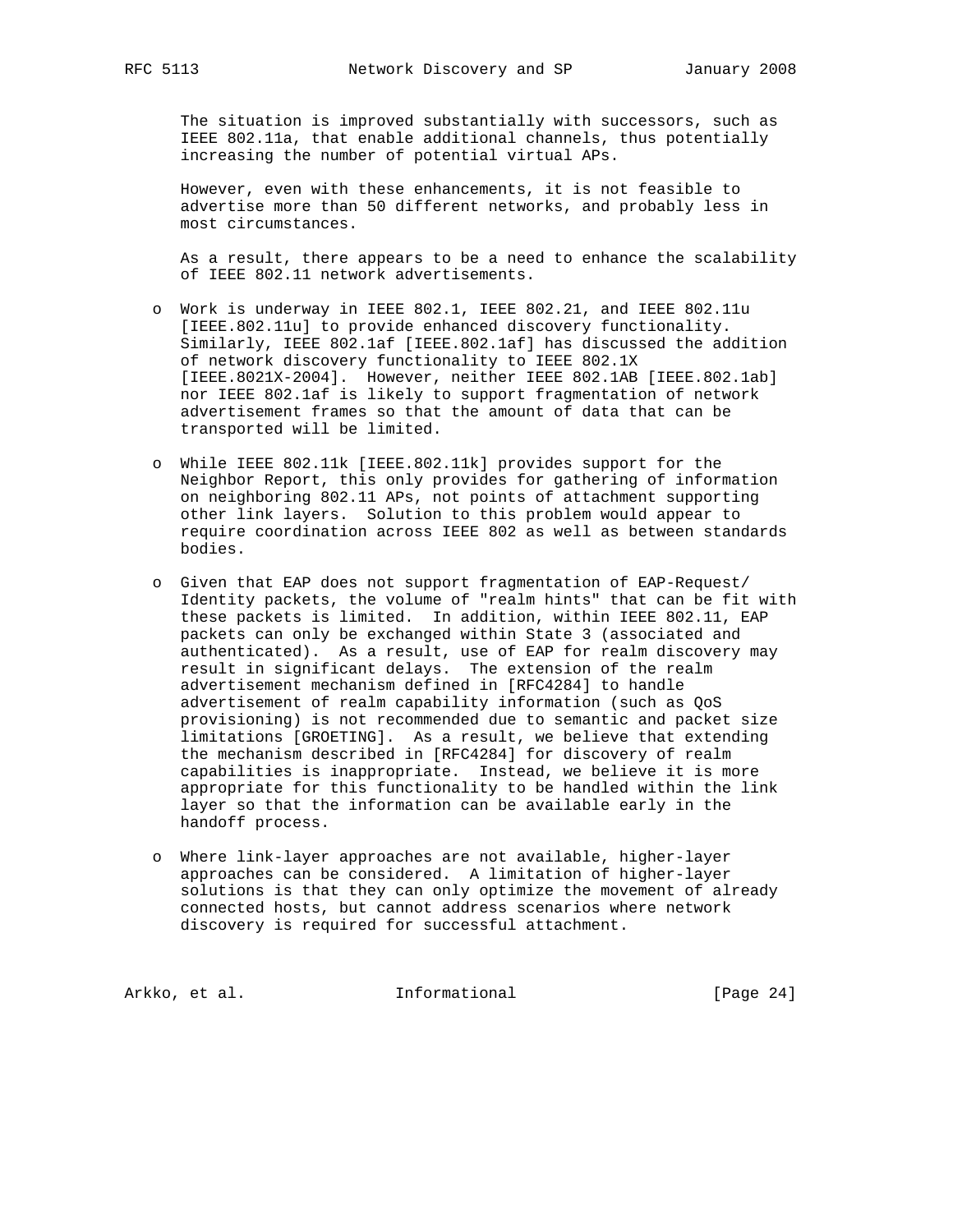Higher-layer alternatives worth considering include the SEAMOBY CARD protocol [RFC4066], which enables advertisement of network device capabilities over IP, and Device Discovery Protocol (DDP) [MARQUES], which provides functionality equivalent to IEEE 802.1AB using ASN.1 encoded advertisements sent to a link-local scope multicast address.

5. Security Considerations

 All aspects of the network discovery and selection problem are security related. The security issues and requirements have been discussed in the previous sections.

 The security requirements for network discovery depend on the type of information being discovered. Some of the parameters may have a security impact, such as the claimed name of the network to which the user tries to attach. Unfortunately, current EAP methods do not always make the verification of such parameters possible. EAP methods, such as Protected EAP (PEAP) [JOSEFSSON] and EAP-IKEv2 [IKEV2], may make this possible, however. There is even an attempt to provide a backward-compatible extension to older methods [ARKKO].

 The security requirements for network selection depend on whether the selection is considered a mandate or a hint. In general, treating network advertisements as a hint is a more secure approach, since it reduces access client vulnerability to forged network advertisements. For example, "realm hints" may be ignored by an EAP peer if they are incompatible with the security policy corresponding to a selected access network.

 Similarly, network access clients may refuse to connect to a point of attachment if the advertised security capabilities do not match those that have been pre-configured. For example, if an IEEE 802.11 access client has been pre-configured to require WPA2 enterprise support within an access network, it may refuse to connect to access points advertising support for WEP.

 Where the use of methods that do not satisfy the security requirements of [RFC4017] is allowed, it may be possible for an attacker to trick a peer into using an insecure EAP method, leading to the compromise of long-term credentials. This can occur either where a network is pre-configured to allow use of an insecure EAP method, or where connection without pre-configuration is permitted using such methods.

 For example, an attacker can spoof a network advertisement, possibly downgrading the advertised security capabilities. The rogue access point would then attempt to negotiate an insecure EAP method. Such

Arkko, et al. 100 Informational 100 [Page 25]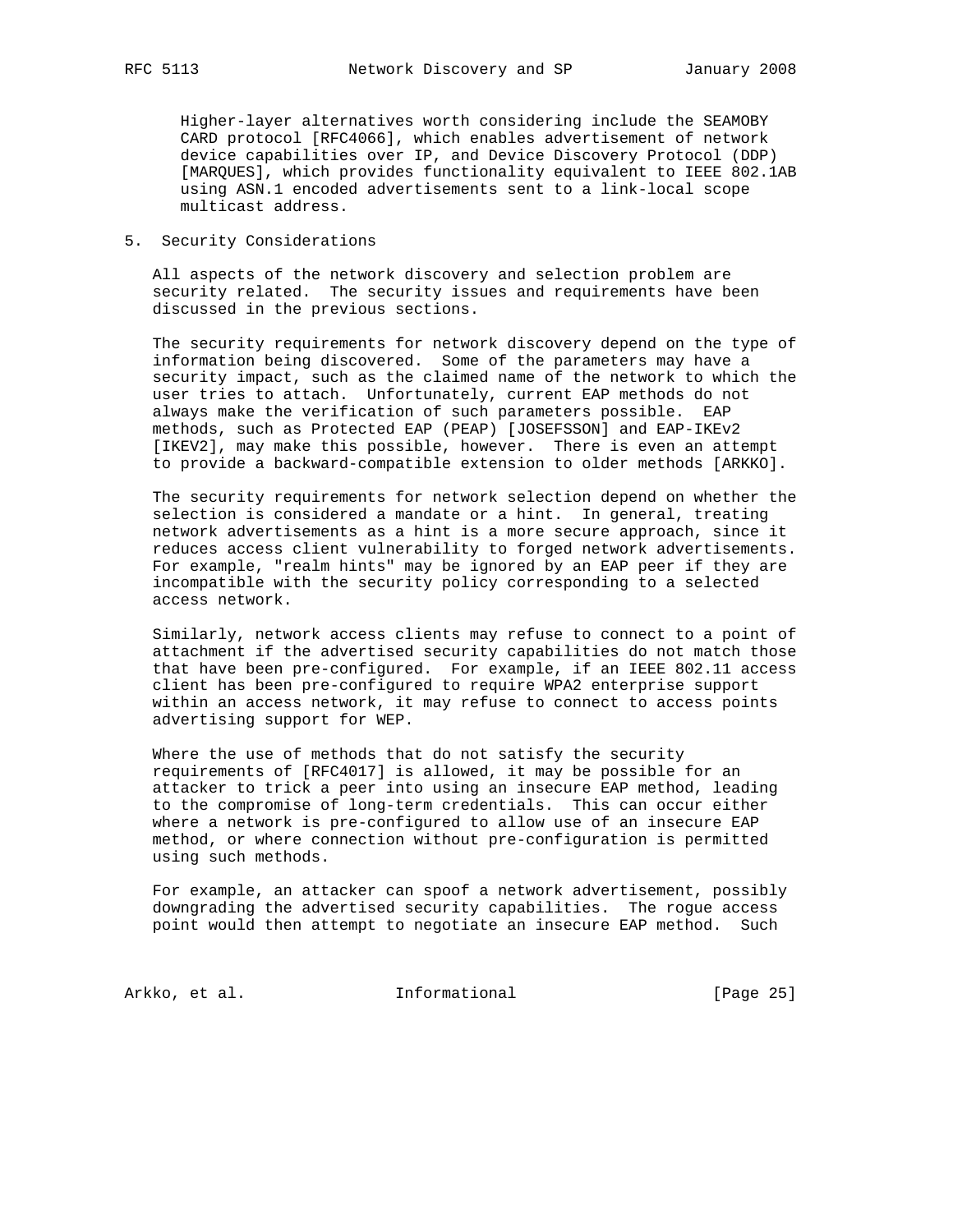an attack can be prevented if the peer refuses to connect to access points not meeting its security requirements, which would include requiring use of EAP methods satisfying the [RFC4017] requirements.

 Support for secure discovery could potentially protect against spoofing of network advertisements, enabling verifiable information to guide connection decisions. However, development of these mechanisms requires solving several difficult engineering and deployment problems.

 Since discovery is a prerequisite for authentication, it is not possible to protect initial discovery using dynamic keys derived in the authentication process. On the other hand, integrity protection of network advertisements utilizing symmetric keys or digital signatures would require pre-configuration.

- 6. Informative References
	- [RFC2119] Bradner, S., "Key words for use in RFCs to Indicate Requirement Levels", BCP 14, RFC 2119, March 1997.
	- [RFC1035] Mockapetris, P., "Domain names implementation and specification", STD 13, RFC 1035, November 1987.
	- [RFC3588] Calhoun, P., Loughney, J., Guttman, E., Zorn, G., and J. Arkko, "Diameter Base Protocol", RFC 3588, September 2003.
	- [RFC3017] Riegel, M. and G. Zorn, "XML DTD for Roaming Access Phone Book", RFC 3017, December 2000.
	- [RFC3748] Aboba, B., Blunk, L., Vollbrecht, J., Carlson, J., and H. Levkowetz, "Extensible Authentication Protocol (EAP)", RFC 3748, June 2004.
	- [RFC4334] Housley, R. and T. Moore, "Certificate Extensions and Attributes Supporting Authentication in Point-to-Point Protocol (PPP) and Wireless Local Area Networks (WLAN)", RFC 4334, February 2006.
	- [RFC4282] Aboba, B., Beadles, M., Arkko, J., and P. Eronen, "The Network Access Identifier", RFC 4282, December 2005.
	- [RFC3280] Housley, R., Polk, W., Ford, W., and D. Solo, "Internet X.509 Public Key Infrastructure Certificate and Certificate Revocation List (CRL) Profile", RFC 3280, April 2002.

Arkko, et al. 1nformational [Page 26]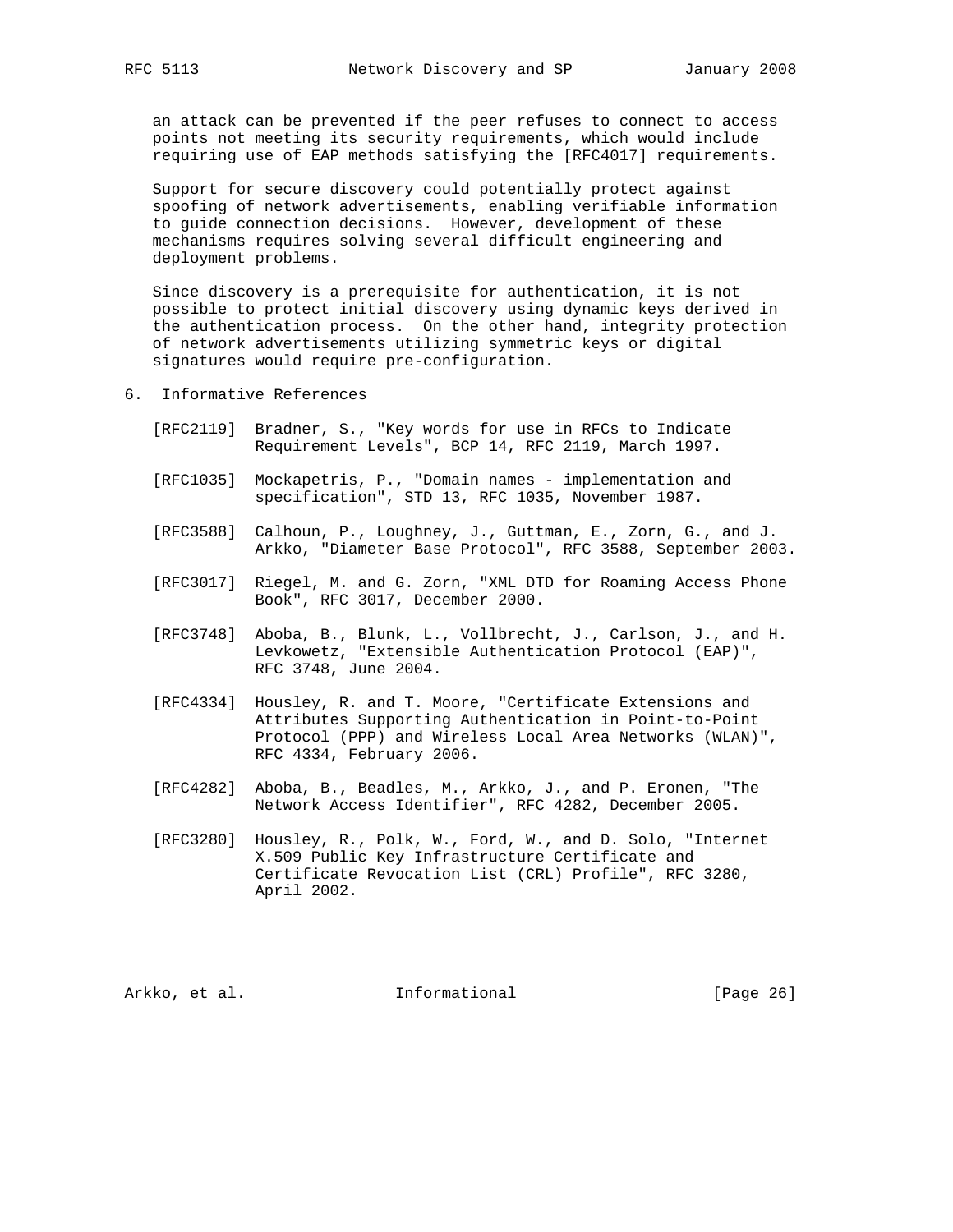- [RFC4072] Eronen, P., Hiller, T., and G. Zorn, "Diameter Extensible Authentication Protocol (EAP) Application", RFC 4072, August 2005.
- [RFC3579] Aboba, B. and P. Calhoun, "RADIUS (Remote Authentication Dial In User Service) Support For Extensible Authentication Protocol (EAP)", RFC 3579, September 2003.
- [RFC2194] Aboba, B., Lu, J., Alsop, J., Ding, J., and W. Wang, "Review of Roaming Implementations", RFC 2194, September 1997.
- [RFC2607] Aboba, B. and J. Vollbrecht, "Proxy Chaining and Policy Implementation in Roaming", RFC 2607, June 1999.
- [RFC2608] Guttman, E., Perkins, C., Veizades, J., and M. Day, "Service Location Protocol, Version 2", RFC 2608, June 1999.
- [RFC3580] Congdon, P., Aboba, B., Smith, A., Zorn, G., and J. Roese, "IEEE 802.1X Remote Authentication Dial In User Service (RADIUS) Usage Guidelines", RFC 3580, September 2003.
- [RFC4284] Adrangi, F., Lortz, V., Bari, F., and P. Eronen, "Identity Selection Hints for the Extensible Authentication Protocol (EAP)", RFC 4284, January 2006.
- [RFC4017] Stanley, D., Walker, J., and B. Aboba, "Extensible Authentication Protocol (EAP) Method Requirements for Wireless LANs", RFC 4017, March 2005.
- [RFC2486] Aboba, B. and M. Beadles, "The Network Access Identifier", RFC 2486, January 1999.
- [RFC4066] Liebsch, M., Singh, A., Chaskar, H., Funato, D., and E. Shim, "Candidate Access Router Discovery (CARD)", RFC 4066, July 2005.
- [IKEV2] Tschofenig, H., Kroeselberg, D., Pashalidis, A., Ohba, Y., and F. Bersani, "EAP-IKEv2 Method", Work in Progress, September 2007.
- [ARKKO] Arkko, J. and P. Eronen, "Authenticated Service Information for the Extensible Authentication Protocol (EAP)", Work in Progress, October 2005.

Arkko, et al. 1nformational [Page 27]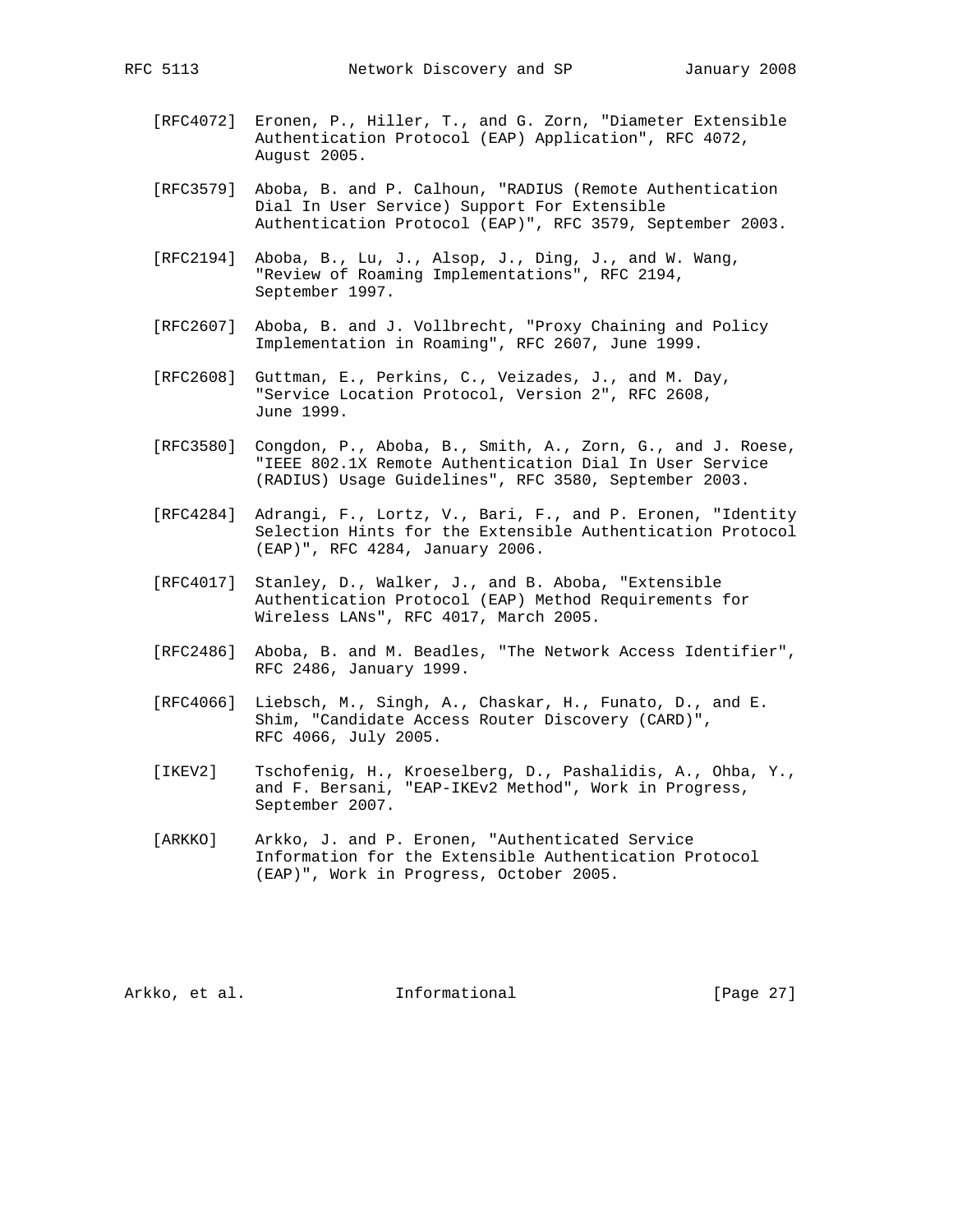[GROETING] Groeting, W., Berg, S., Tschofenig, H., and M. Ness, "Network Selection Implementation Results", Work in Progress, July 2004.

[JOSEFSSON]

 Palekar, A., Simon, D., Salowey, J., Zhou, H., Zorn, G., and S. Josefsson, "Protected EAP Protocol (PEAP) Version 2", Work in Progress, October 2004.

- [MARQUES] Enns, R., Marques, P., and D. Morrell, "Device Discovery Protocol (DDP)", Work in Progress, May 2003.
- [OHBA] Taniuchi, K., Ohba, Y., and D. Subir, "IEEE 802.21 Basic Schema", Work in Progress, October 2007.

 [IEEE.802.11-2003] IEEE, "Wireless LAN Medium Access Control (MAC) and Physical Layer (PHY) Specifications", IEEE Standard 802.11, 2003.

[Fixingapsel]

 Judd, G. and P. Steenkiste, "Fixing 802.11 Access Point Selection", Sigcomm Poster Session 2002.

[IEEE.802.11k]

 IEEE, "Draft Ammendment to Standard for Telecommunications and Information Exchange Between Systems - LAN/MAN Specific Requirements - Part 11: Wireless LAN Medium Access Control (MAC) and Physical Layer (PHY) Specifications: Radio Resource Management", IEEE 802.11k, D7.0, January 2007.

[IEEE.802.1ab]

 IEEE, "Draft Standard for Local and Metropolitan Area Networks - Station and Media Access Control Connectivity Discovery", IEEE 802.1AB, D1.0, April 2007.

[IEEE.802.1af]

 IEEE, "Draft Standard for Local and Metropolitan Area Networks - Port-Based Network Access Control - Amendment 1: Authenticated Key Agreement for Media Access Control (MAC) Security", IEEE 802.1af, D1.2, January 2007.

Arkko, et al. 1nformational [Page 28]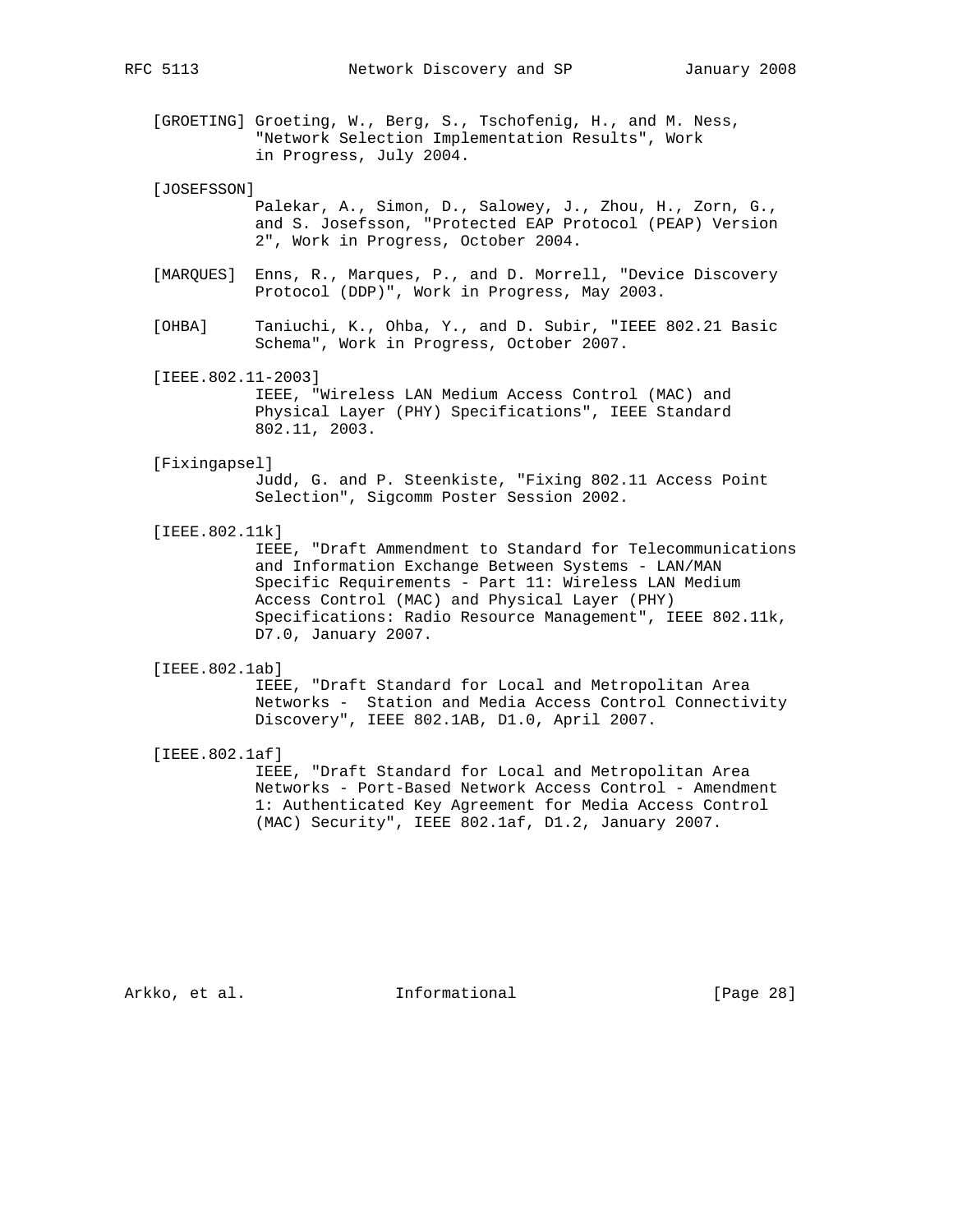[IEEE.802.11v] IEEE, "Draft Amemdment to Standard for Information Technology - Telecommunications and Information Exchange Between Systems - LAN/MAN Specific Requirements - Part 11: Wireless Medium Access Control (MAC) and physical layer (PHY) specifications: Wireless Network Management", IEEE 802.11v, D0.09, March 2007. [Eronen04] Eronen, P. and J. Arkko, "Role of authorization in wireless network security", Extended abstract presented in the DIMACS workshop, November 2004. [IEEE.11-04-0624] Berg, S., "Information to Support Network Selection", IEEE Contribution 11-04-0624 2004. [Priest04] Priest, J., "The State of Wireless London", July 2004. [MACScale] Heusse, M., "Performance Anomaly of 802.11b", LSR-IMAG Laboratory, Grenoble, France, IEEE Infocom 2003. [Velayos] Velayos, H. and G. Karlsson, "Techniques to Reduce IEEE 802.11b MAC Layer Handover Time", Laboratory for Communication Networks, KTH, Royal Institute of Technology, Stockholm, Sweden, TRITA-IMIT-LCN R 03:02, April 2003. [IEEE.802.11u] IEEE, "Draft Amendment to STANDARD FOR Information Technology - LAN/MAN Specific Requirements - Part 11: Interworking with External Networks; Draft Amendment to Standard; IEEE P802.11u/D0.04", IEEE 802.11u, D0.04, April 2007. [IEEE-11-03-154r1] Aboba, B., "Virtual Access Points", IEEE Contribution 11- 03-154r1, May 2003. [IEEE-11-03-0827] Hepworth, E., "Co-existence of Different Authentication Models", IEEE Contribution 11-03-0827 2003.

Arkko, et al. 1nformational [Page 29]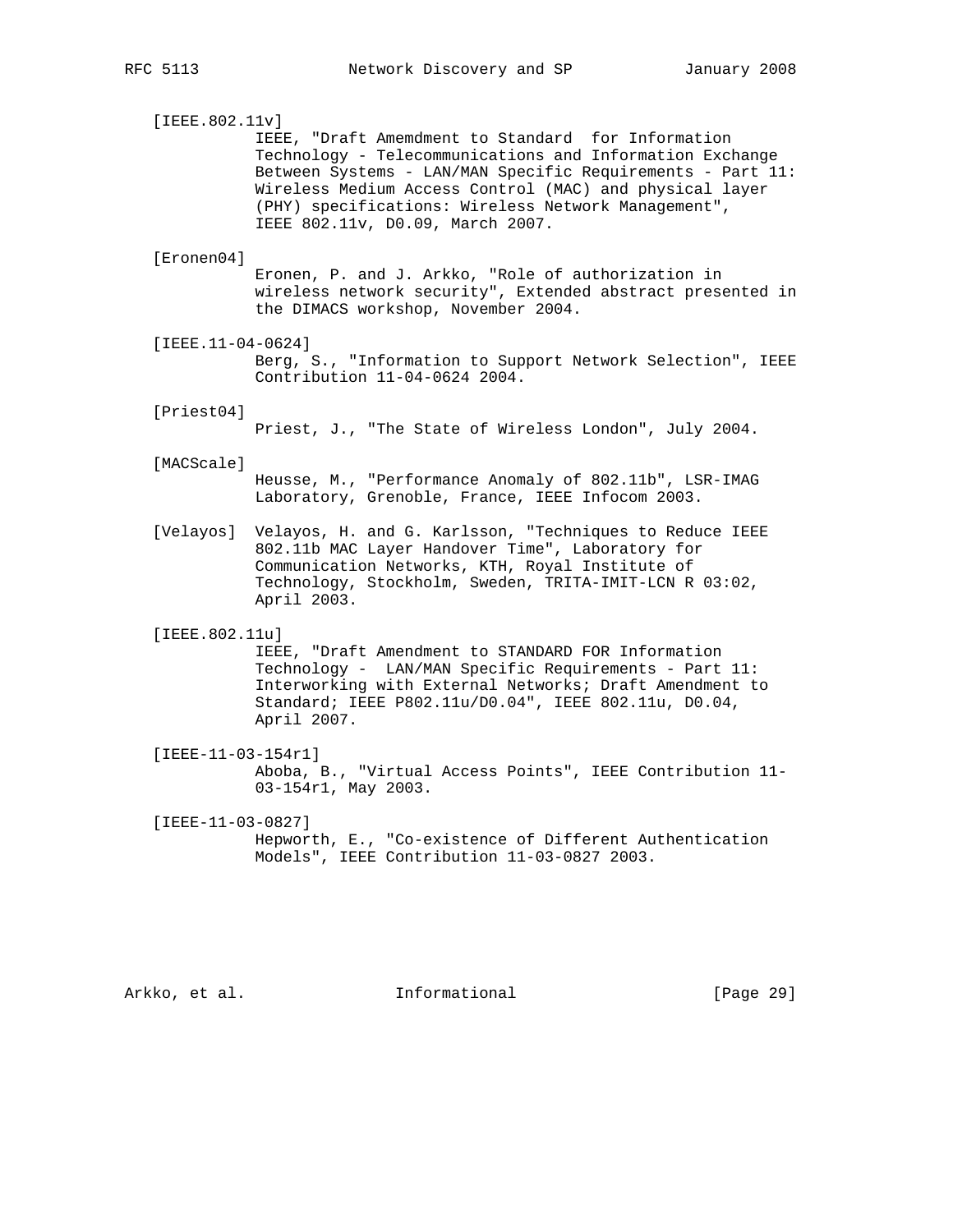[11-05-0822-03-000u-tgu-requirements] Moreton, M., "TGu Requirements", IEEE Contribution 11-05- 0822-03-000u-tgu-requirements, August 2005.

[3GPPSA2WLANTS]

 3GPP, "3GPP System to Wireless Local Area Network (WLAN) interworking; System De scription; Release 6; Stage 2", 3GPP Technical Specification 23.234, September 2005.

[3GPP-SA3-030736]

 Ericsson, "Security of EAP and SSID based network advertisements", 3GPP Contribution S3-030736, November 2003.

[3GPP.23.122]

 3GPP, "Non-Access-Stratum (NAS) functions related to Mobile Station (MS) in idle mode", 3GPP TS 23.122 6.5.0, October 2005.

#### [WWRF-ANS]

 Eijk, R., Brok, J., Bemmel, J., and B. Busropan, "Access Network Selection in a 4G Environment and the Role of Terminal and Service Platform", 10th WWRF, New York, October 2003.

 [WLAN3G] Ahmavaara, K., Haverinen, H., and R. Pichna, "Interworking Architecture between WLAN and 3G Systems", IEEE Communications Magazine, November 2003.

#### [INTELe2e]

 Intel, "Wireless LAN (WLAN) End to End Guidelines for Enterprises and Public Hotspot Service Providers", November 2003.

#### [Eronen03]

 Eronen, P., "Network Selection Issues", presentation to EAP WG at IETF 58, November 2003.

[3GPPSA3WLANTS]

 3GPP, "3GPP Technical Specification Group Service and System Aspects; 3G Security; Wireless Local Area Network (WLAN) interworking security (Release 6); Stage 2", 3GPP Technical Specification 33.234 v 6.6.0, October 2005.

Arkko, et al. 1nformational [Page 30]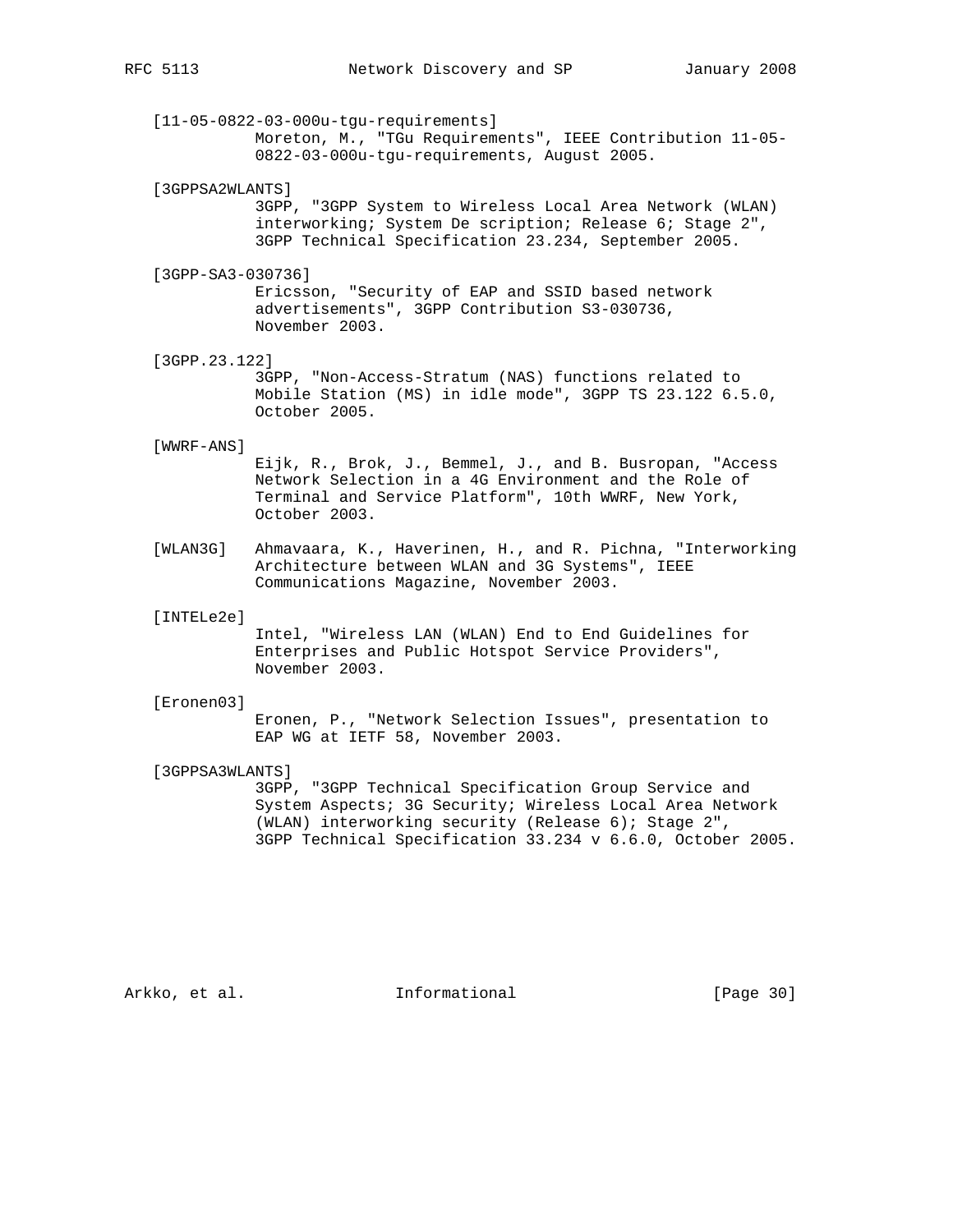# [3GPPCT1WLANTS]

 3GPP, "3GPP System to Wireless Local Area Network (WLAN) interworking; User Equipment (UE) to network protocols; Stage 3 (Release 6)", 3GPP Technical Specification 24.234 v 6.4.0, October 2005.

[IEEE.802.21]

 IEEE, "Draft IEEE Standard for Local and Metropolitan Area Networks: Media Independent Handover Services", IEEE 802.21, D05.00, April 2007.

[3GPPCT4WLANTS]

 3GPP, "3GPP system to Wireless Local Area Network (WLAN) interworking; Stage 3 (Release 6)", 3GPP Technical Specification 29.234 v 6.4.0, October 2005.

[IEEE.8021X-2004]

 IEEE, "Local and Metropolitan Area Networks: Port-Based Network Access Control", IEEE Standard 802.1X, July 2004.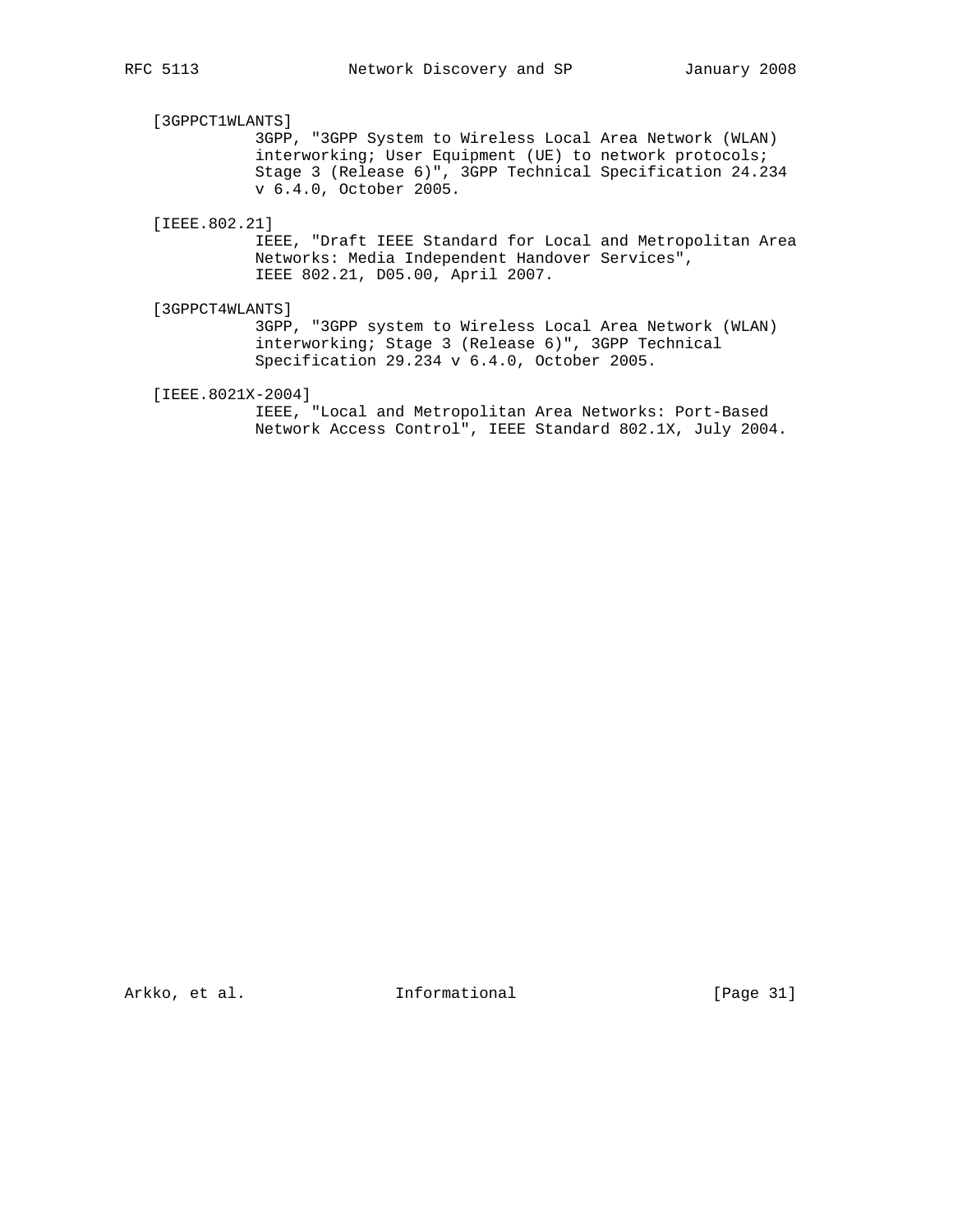Appendix A. Existing Work

#### A.1. IETF

 Several IETF WGs have dealt with aspects of the network selection problem, including the AAA, EAP, PPP, RADIUS, ROAMOPS, and RADEXT WGs.

 ROAMOPS WG developed the NAI, originally defined in [RFC2486], and subsequently updated in [RFC4282]. Initial roaming implementations are described in [RFC2194], and the use of proxies in roaming is addressed in [RFC2607]. The SEAMOBY WG developed CARD [RFC4066], which assists in discovery of suitable base stations. PKIX WG produced [RFC3280], which addresses issues of certificate selection. The AAA WG developed more sophisticated access routing, authentication, and service discovery mechanisms within Diameter [RFC3588].

 Adrangi et al. [RFC4284] defines the use of the EAP-Request/Identity to provide "realm hints" useful for identity selection. The NAI syntax described in [RFC4282] enables the construction of source routes. Together, these mechanisms enable the user to determine whether it possesses an identity and corresponding credential suitable for use with an EAP-capable NAS. This is particularly useful in situations where the lower layer provides limited information (such as in wired IEEE 802 networks where IEEE 802.1X currently does not provide for advertisement of networks and their capabilities).

 However, advertisement mechanisms based on the use of the EAP- Request/Identity have scalability problems. As noted in [RFC3748] Section 3.1, the minimum EAP Maximum Transmission Unit (MTU) is 1020 octets, so that an EAP-Request/Identity is only guaranteed to be able to include 1015 octets within the Type-Data field. Since RFC 1035 [RFC1035] enables Fully Qualified Domain Names (FQDN) to be up to 255 octets in length, this may not enable the announcement of many realms. The use of network identifiers other than domain names is also possible.

 As noted in [Eronen03], the use of the EAP-Request/Identity for realm discovery has substantial negative impact on handoff latency, since this may result in a station needing to initiate an EAP conversation with each Access Point in order to receive an EAP-Request/Identity describing which realms are supported. Since IEEE 802.11-2003 does not support use of Class 1 data frames in State 1 (unauthenticated, unassociated) within an Extended Service Set (ESS), this implies either that the APs must support 802.1X pre-authentication (optional in IEEE 802.11i-2004), or that the station must associate with each

Arkko, et al. 1nformational 1999 [Page 32]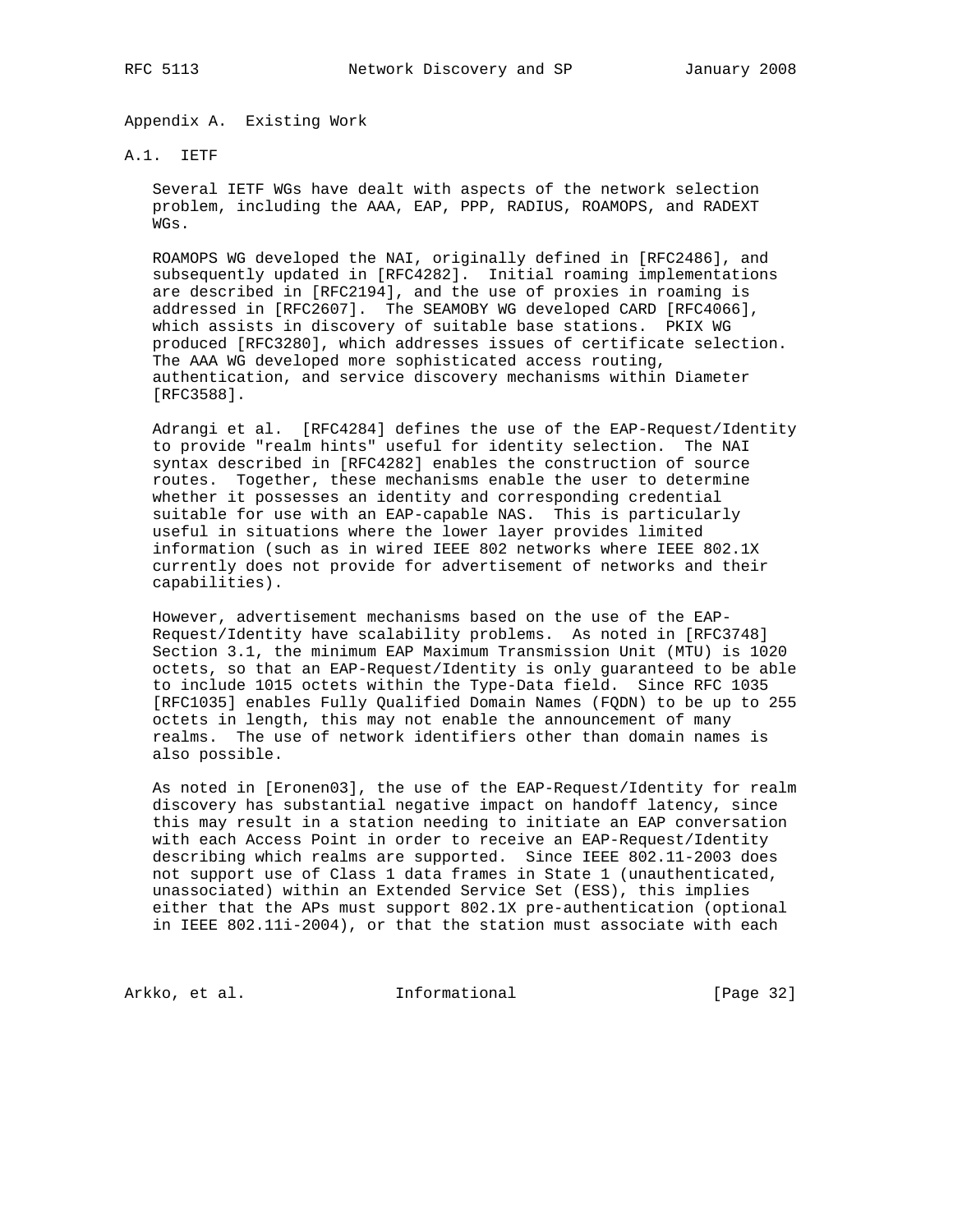AP prior to sending an EAPOL-Start to initiate EAP (here, EAPOL refers to EAP over LAN). This will dramatically increase handoff latency.

 Thus, rather than thinking of [RFC4284] as an effective network discovery mechanism, it is perhaps better to consider the use of "realm hints" as an error recovery technique to be used to inform the EAP peer that AAA routing has failed, and perhaps to enable selection of an alternate identity that can enable successful authentication. Where "realm hints" are only provided in event of a problem, rather than as a staple network discovery technique, it is probably best to enable "realm hints" to be sent by core AAA proxies in the "default free" zone. This way, it will not be necessary for NASes to send "realm hints", which would require them to maintain a complete and up-to-date realm routing table, something that cannot be easily accomplished given the existing state of AAA routing technology.

 If realm routing tables are manually configured on the NAS, then changes in the "default free" realm routing table will not automatically be reflected in the realm list advertised by the NAS. As a result, a realm advertised by the NAS might not, in fact, be reachable, or the NAS might neglect to advertise one or more realms that were reachable. This could result in multiple EAP-Identity exchanges, with the initial set of "realm hints" supplied by the NAS subsequently updated by "realm hints" provided by a core AAA proxy. In general, originating "realm hints" on core AAA proxies appears to be a more sound approach, since it provides for "fate sharing" - generation of "realm hints" by the same entity (the core AAA proxy) that will eventually need to route the request based on the hints. This approach is also preferred from a management perspective, since only core AAA proxies would need to be updated; no updates would be required to NAS devices.

A.2. IEEE 802

 There has been work in several IEEE 802 working groups relating to network discovery:

- o [IEEE.802.11-2003] defines the Beacon and Probe Response mechanisms within IEEE 802.11. Unfortunately, Beacons may be sent only at a rate within the base rate set, which typically consists of the lowest supported rate, or perhaps the next lowest rate. Studies such as [MACScale] have identified MAC layer performance problems, and [Velayos] has identified scaling issues from a lowering of the Beacon interval.
- o [IEEE-11-03-0827] discusses the evolution of authentication models in WLANs and the need for the network to migrate from existing

Arkko, et al. 1nformational [Page 33]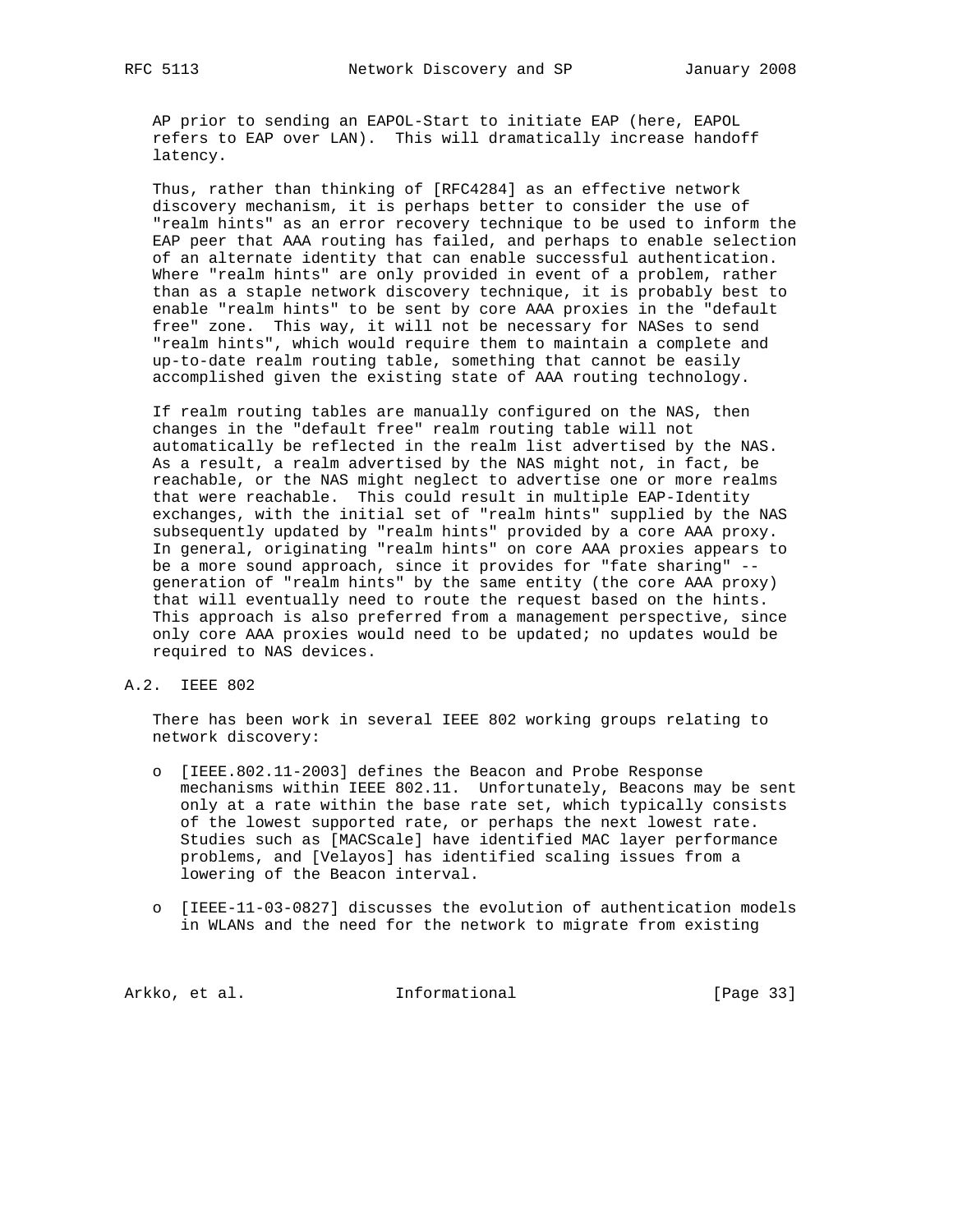models to new ones, based on either EAP layer indications or through the use of SSIDs to represent more than the local network. It notes the potential need for management or structuring of the SSID space.

 The paper also notes that virtual APs have scalability issues. It does not compare these scalability issues to those of alternative solutions, however.

- o [IEEE-11-03-154r1] discusses mechanisms currently used to provide "virtual AP" capabilities within a single physical access point. A "virtual AP" appears at the MAC and IP layers to be a distinct physical AP. As noted in the paper, full compatibility with existing 802.11 station implementations can only be maintained if each "virtual AP" uses a distinct MAC address (BSSID) for use in Beacons and Probe Responses. This paper does not discuss scaling issues in detail, but recommends that only a limited number of "virtual APs" be supported by a single physical access point.
- o IEEE 802.11u is working on realm discovery and network selection [11-05-0822-03-000u-tgu-requirements] [IEEE.802.11u]. This includes a mechanism for enabling a station to determine the identities it can use to authenticate to an access network, prior to associating with that network. As noted earlier, solving this problem requires the AP to maintain an up-to-date, "default free" realm routing table, which is not feasible without dynamic routing support within the AAA infrastructure. Similarly, a priori discovery of features supported within home realms (such as enrollment) is also difficult to implement in a scalable way, absent support for dynamic routing. Determination of network capabilities (such as QoS support) is considerably simpler, since these depend solely on the hardware and software contained within the AP. However, 802.11u is working on Generic Advertisement Service (GAS) mechanism, which can be used to carry 802.21 Information Service (IS) messages and, in that way, allow a more sophisticated way of delivering information from the network side.
- o IEEE 802.21 [IEEE.802.21] is developing standards to enable handover between heterogeneous link layers, including both IEEE 802 and non-IEEE 802 networks. To enable this, a general mechanism for capability advertisement is being developed, which could conceivably benefit aspects of the network selection problem, such as realm discovery. For example, IEEE 802.21 is developing Information Elements (IEs) that may assist with network selection, including information relevant to both layer 2 and layer 3. Query mechanisms (including both XML and TLV support) are also under development. IEEE 802.21 also defines a Resource Description Framework (RDF) schema to allow use of a query

Arkko, et al. 1nformational [Page 34]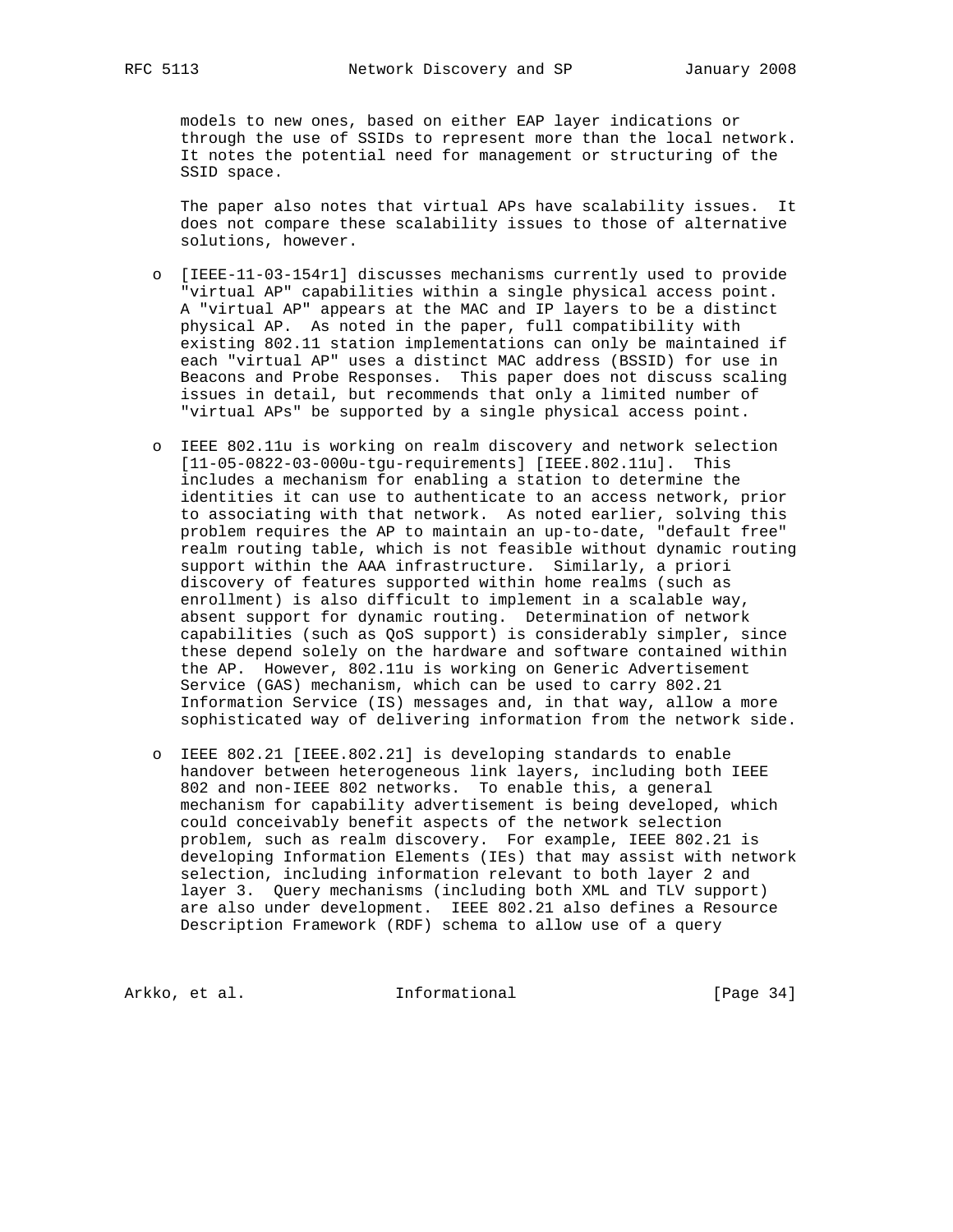language (i.e., SPARQL). The schema is a normative part of IEEE 802.21 and also defined in [OHBA].

## A.3. 3GPP

 The 3GPP stage 2 technical specification [3GPPSA2WLANTS] covers the architecture of 3GPP Interworking WLAN (I-WLAN) with 2G and 3G networks. This specification also discusses realm discovery and network selection issues. The I-WLAN realm discovery procedure borrows ideas from the cellular Public Land-based Mobile Network (PLMN) selection principles, known as "PLMN Selection".

 In 3GPP PLMN selection [3GPP.23.122], the mobile node monitors surrounding cells and prioritizes them based on signal strength before selecting a new potential target cell. Each cell broadcasts its PLMN. A mobile node may automatically select cells that belong to its Home PLMN, Registered PLMN, or an allowed set of Visited PLMNs. The PLMN lists are prioritized and stored in the Subscriber Identity Module (SIM). In the case of manual PLMN selection, the mobile node lists the PLMNs it learns about from surrounding cells and enables the user to choose the desired PLMN. After the PLMN has been selected, cell prioritization takes place in order to select the appropriate target cell.

 [WLAN3G] discusses the new realm (PLMN) selection requirements introduced by I-WLAN roaming, which support automatic PLMN selection, not just manual selection. Multiple network levels may be present, and the hotspot owner may have a contract with a provider who, in turn, has a contract with a 3G network, which may have a roaming agreement with other networks.

 The I-WLAN specification requires that network discovery be performed as specified in the relevant WLAN link layer standards. In addition to network discovery, it is necessary to select intermediary realms to enable construction of source routes. In 3GPP, the intermediary networks are PLMNs, and it is assumed that an access network may have a roaming agreement with more than one PLMN. The PLMN may be a Home PLMN (HPLMN) or a Visited PLMN (VPLMN), where roaming is supported. GSM/UMTS roaming principles are employed for routing AAA requests from the VPLMN to the Home Public Land-based Mobile Network (HPLMN) using either RADIUS or Diameter. The procedure for selecting the intermediary network has been specified in the stage 3 technical specifications [3GPPCT1WLANTS] and [3GPPCT4WLANTS].

Arkko, et al. 1nformational [Page 35]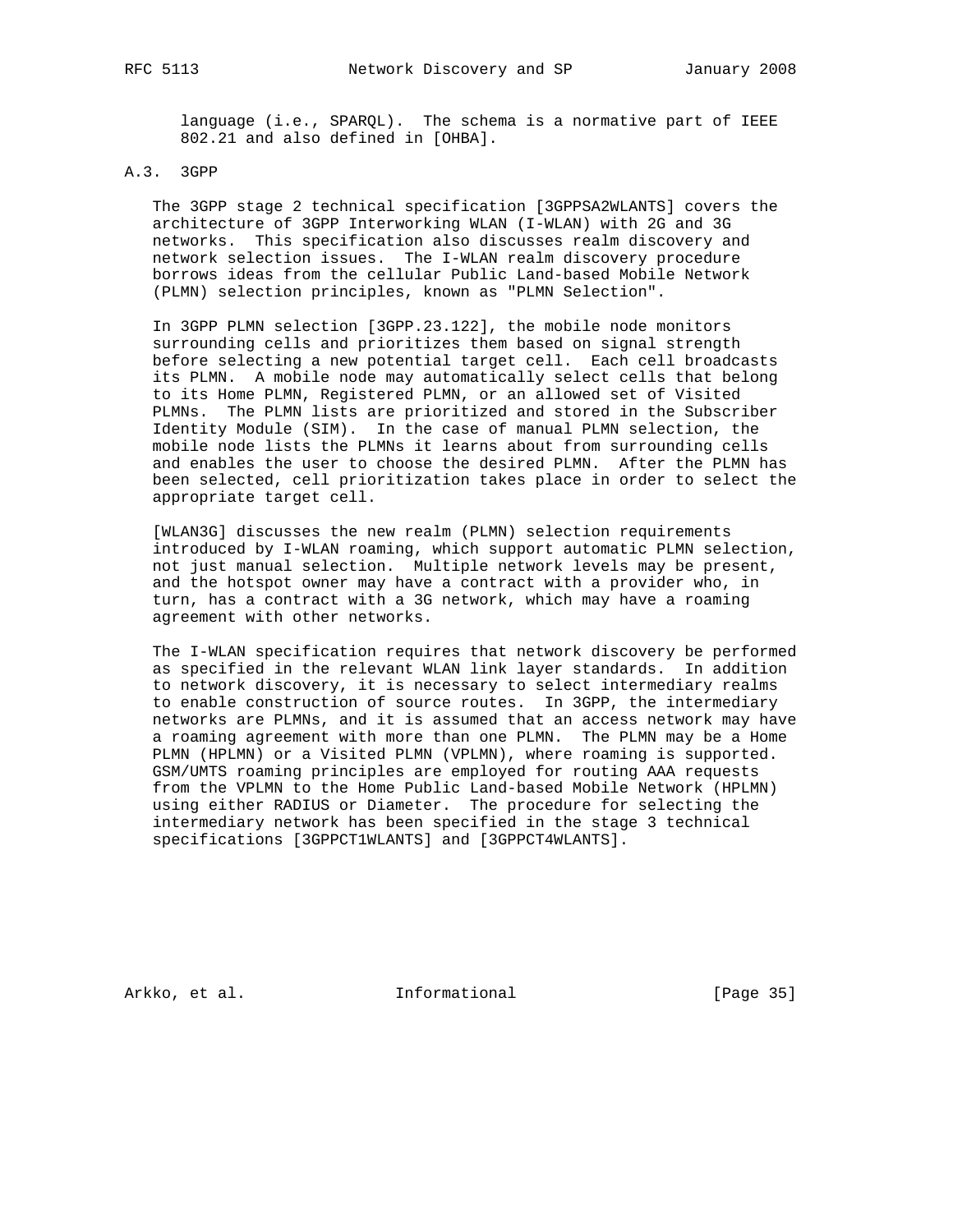In order to select the PLMN, the following procedure is required:

- o The user may choose the desired HPLMN or VPLMN manually or let the WLAN User Equipment (WLAN UE) choose the PLMN automatically, based on user and operator defined preferences.
- o AAA messages are routed based on the decorated or undecorated NAI.
- o EAP is utilized as defined in [RFC3748] and [RFC3579].
- o PLMN advertisement and selection is based on [RFC4284], which defines only realm advertisement. The document refers to the potential need for extensibility, though EAP MTU restrictions make this difficult.

 The I-WLAN specification states that "realm hints" are only provided when an unreachable realm is encountered. Where VPLMN control is required, this is handled via NAI decoration. The station may manually trigger PLMN advertisement by including an unknown realm (known as the Alternative NAI) within the EAP-Response/Identity. A realm guaranteed not to be reachable within 3GPP networks is utilized for this purpose.

 The I-WLAN security requirements are described in the 3GPP stage 3 technical specification [3GPPSA3WLANTS]. The security requirements for PLMN selection are discussed in 3GPP contribution [3GPP-SA3-030736], which concludes that both SSID and EAP-based mechanisms have similar security weaknesses. As a result, it recommends that PLMN advertisements should be considered as hints.

#### A.4. Other

 [INTELe2e] discusses the need for realm selection where an access network may have more than one roaming relationship path to a home realm. It also describes solutions to the realm selection problem based on EAP, SSID and Protected EAP (PEAP) based mechanisms.

 Eijk et al. [WWRF-ANS] discusses the realm and network selection problem. The authors concentrate primarily on discovery of access networks meeting a set of criteria, noting that information on the realm capabilities and reachability inherently resides in home AAA servers, and therefore it is not readily available in a central location, and may not be easily obtained by NAS devices.

Arkko, et al. 1nformational 1998 [Page 36]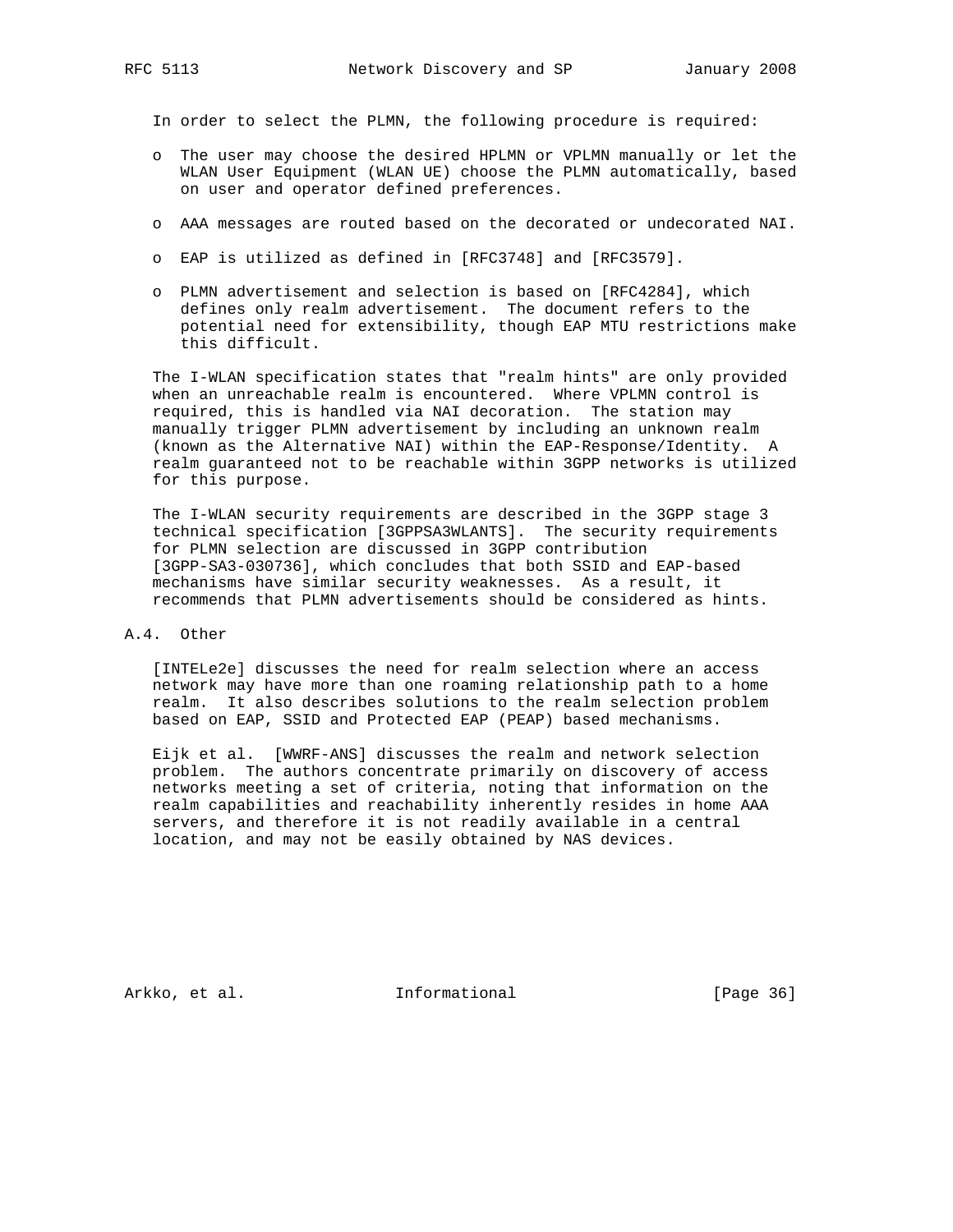#### Appendix B. Acknowledgements

 The authors of this document would like to especially acknowledge the contributions of Farid Adrangi, Michael Richardson, Pasi Eronen, Mark Watson, Mark Grayson, Johan Rune, and Tomas Goldbeck-Lowe.

 Input for the early versions of this document has been gathered from many sources, including the above persons as well as 3GPP and IEEE developments. We would also like to thank Alper Yegin, Victor Lortz, Stephen Hayes, and David Johnston for comments.

 Jouni Korhonen would like to thank the Academy of Finland for providing funding to work on this document.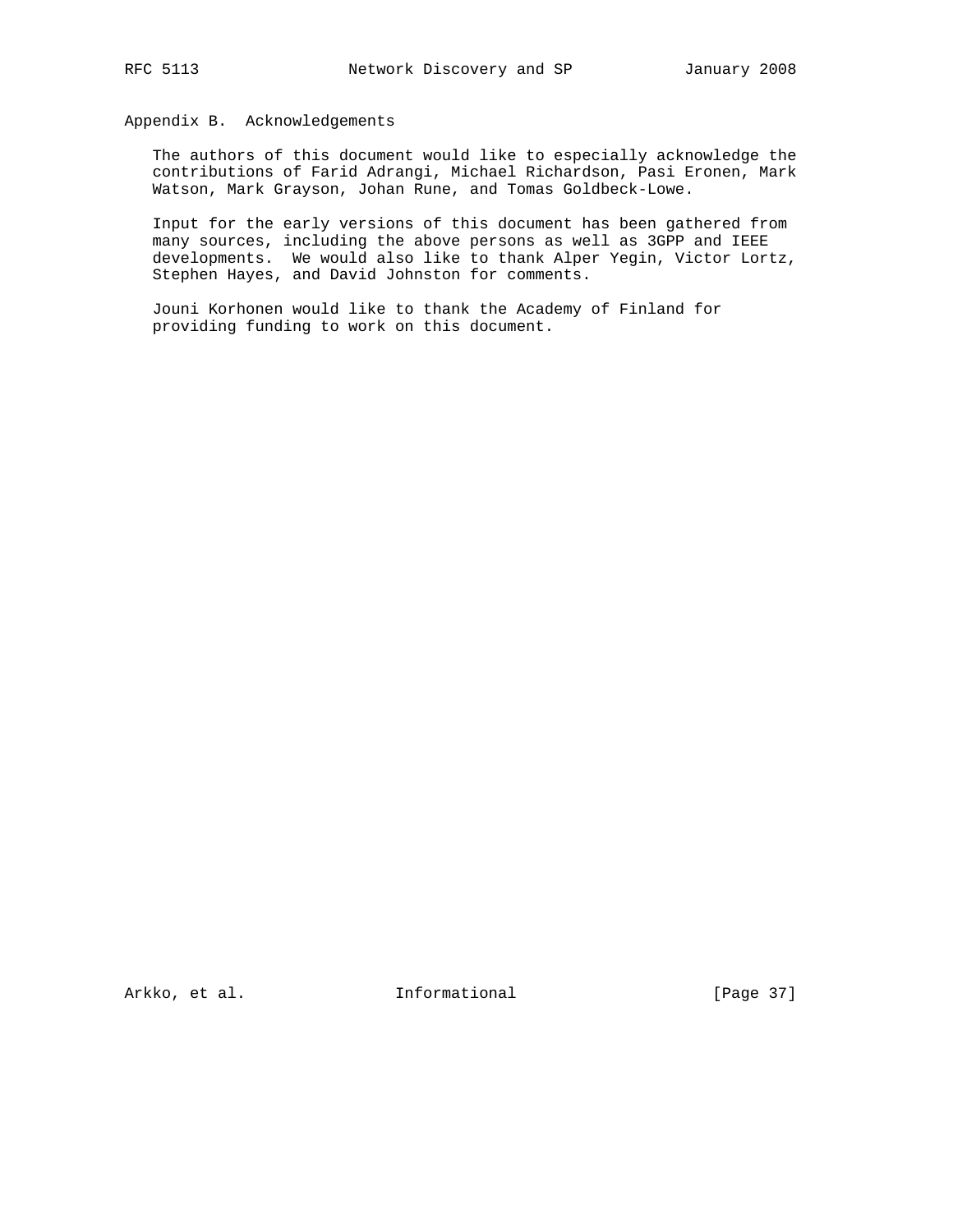Authors' Addresses Jari Arkko Ericsson Jorvas 02420 Finland EMail: jari.arkko@ericsson.com Bernard Aboba Microsoft One Microsoft Way Redmond, WA 98052 USA EMail: bernarda@microsoft.com Jouni Korhonen TeliaSonera Teollisuuskatu 13 Sonera FIN-00051 Finland EMail: jouni.korhonen@teliasonera.com Farooq Bari AT&T 7277 164th Avenue N.E. Redmond WA 98052 USA

EMail: farooq.bari@att.com

Arkko, et al. 100 Informational 100 [Page 38]